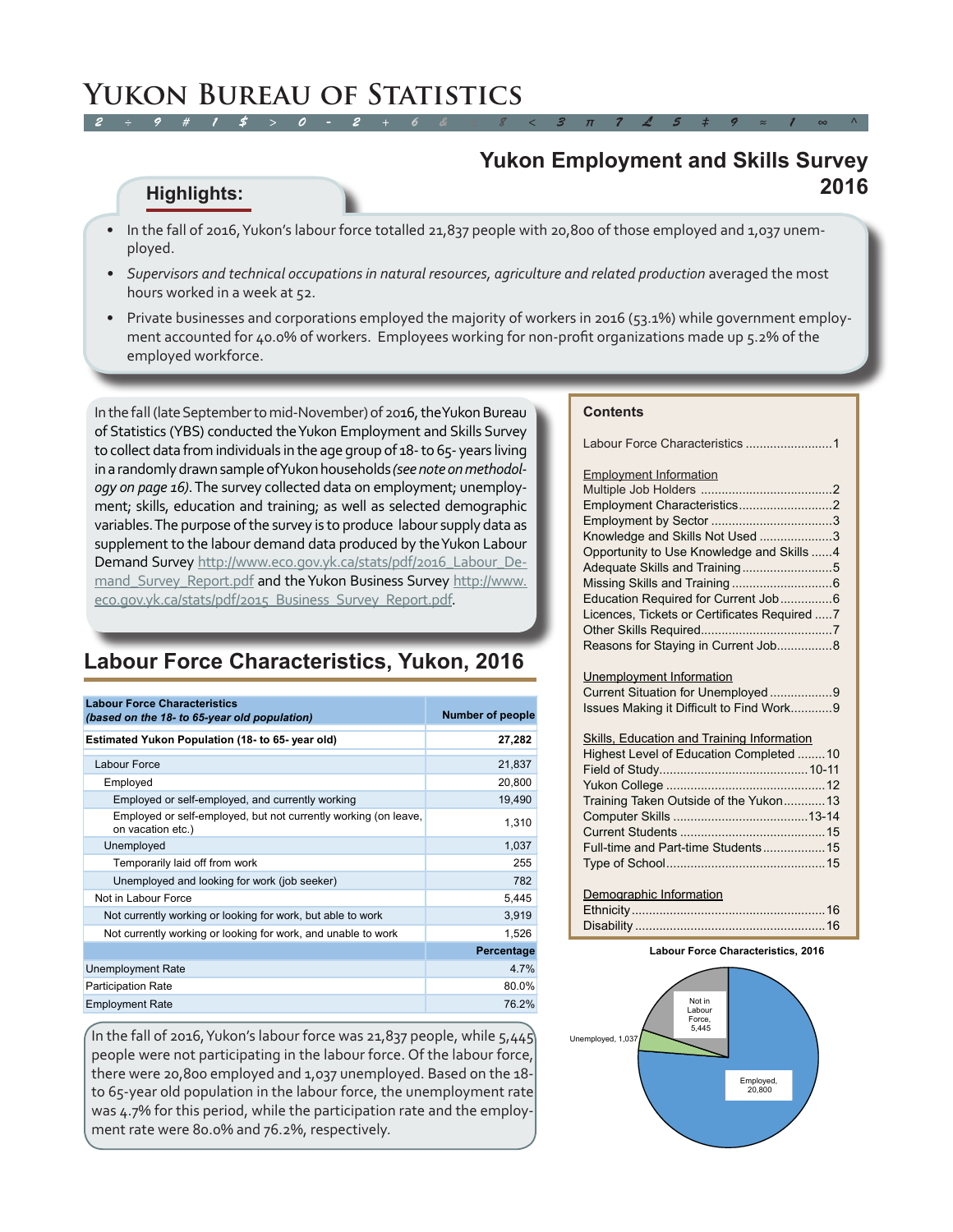# **Employment Information**

# **Multiple Job Holders, Yukon, 2016**

 In the fall of 2016 , the vast majority of employed Yukoners held only one job (85.6% or 17,982 people); 11.7% (2,439 people) held two jobs; 1.7% had three jobs (361 people); and 18 people, or 0.1%, held more than three jobs.



# **Employment Characteristics by Occupation, Yukon, 2016**

| 47<br>9<br>210<br>8.1<br>00<br>Senior management occupations<br>931<br>40<br>64<br>$01 - 05$<br>6.9<br>Specialized middle management occupations<br>809<br>48<br>19<br>7.1<br>06<br>Middle management occupations in retail and wholesale trade and customer services<br>07-09<br>401<br>42<br>11<br>7.8<br>Middle management occupations in trades, transportation, production and utilities<br>38<br>29<br>807<br>5.8<br>11<br>Professional occupations in business and finance<br>37<br>33<br>1,059<br>5.8<br>12<br>Administrative and financial supervisors and administrative occupations<br>198<br>33<br>31<br>\$30.31<br>3.1<br>13<br>Finance, insurance and related business administrative occupations<br>139<br>1,155<br>34<br>4.5<br>14<br>Office support occupations<br>199<br>$\Omega$<br>40<br>9.4<br>15<br>Distribution, tracking and scheduling co-ordination occupations<br>613<br>39<br>47<br>21<br>7.3<br>Professional occupations in natural and applied sciences<br>713<br>41<br>39<br>22<br>9.1<br>Technical occupations related to natural and applied sciences<br>6<br>35<br>30<br>401<br>Professional occupations in nursing<br>5.7<br>203<br>37<br>9<br>31<br>8.6<br>Professional occupations in health (except nursing)<br>402<br>38<br>64<br>32<br>Technical occupations in health<br>5.4<br>38<br>$\mathbf 0$<br>303<br>34<br>Assisting occupations in support of health service<br>3.5<br>1.038<br>40<br>70<br>9.7<br>40<br>Professional occupations in education services<br>1.415<br>39<br>162<br>7.9<br>Professional occupations in law and social, community and government services<br>41<br>734<br>40<br>81<br>4.9<br>42<br>Paraprofessional occupations in legal, social, community and education services<br>91<br>44<br>$\overline{7}$<br>8.6<br>43<br>Occupations in front-line public protection services<br>421<br>38<br>39<br>5.1<br>Care providers and educational, legal and public protection support occupations<br>44<br>34<br>15<br>203<br>51<br>Professional occupations in art and culture<br>8.1<br>436<br>35<br>$\overline{4}$<br>52<br>8.2<br>Technical occupations in art, culture, recreation and sport<br>Retail sales supervisors and specialized sales occupations<br>\$32.11<br>62<br>403<br>43<br>$\Omega$<br>6.4<br>Service supervisors and specialized service occupations<br>95<br>5.2<br>1,031<br>40<br>63<br>Sales representatives and salespersons - wholesale and retail trade<br>41<br>321<br>35<br>4.7<br>64<br>610<br>36<br>34<br>3.9<br>65<br>Service representatives and other customer and personal services occupations<br>712<br>36<br>50<br>2.0<br>66<br>Sales support occupations<br>Service support and other service occupations, n.e.c.<br>1.137<br>35<br>86<br>4.1<br>67<br>72<br>Industrial, electrical and construction trades<br>9.1<br>1,140<br>45<br>74<br>7.5<br>73<br>Maintenance and equipment operation trades<br>711<br>44<br>14<br>$\Omega$<br>1.7<br>74<br>203<br>36<br>Other installers, repairers and servicers and material handlers<br>59<br>7.8<br>75<br>857<br>45<br>Transport and heavy equipment operation and related maintenance occupations<br>$\Omega$<br>76<br>Trades helpers, construction labourers and related occupations<br>212<br>41<br>6.4<br>Supervisors and technical occupations in natural resources, agriculture and related<br>208<br>52<br>13<br>8.7<br>82<br>production<br>$\mathbf{0}$<br>84<br>Workers in natural resources, agriculture and related production<br>70<br>42<br>10.3<br>118<br>41<br>8.5<br>86<br>Harvesting, landscaping and natural resources labourers<br>49<br>92<br>111<br>40<br>5<br>6.0<br>\$36.87<br>Processing, manufacturing and utilities supervisors and central control operators<br>5<br>94<br>40<br>$\mathbf 0$<br>25.0<br>Processing and manufacturing machine operators and related production workers<br>5<br>96<br>Labourers in processing, manufacturing and utilities<br>76<br>45<br>15.8<br>Total <sup>1</sup><br>20,667<br>40<br>1,413<br>6.5 | <b>NOC</b><br>Code | <b>Occupation</b> | workers | Number of Hours worked<br>per week | <b>Currently on</b><br>leave | Average number<br>of years at<br>primary job | <b>Hourly wage</b><br>at primary<br>job |
|-----------------------------------------------------------------------------------------------------------------------------------------------------------------------------------------------------------------------------------------------------------------------------------------------------------------------------------------------------------------------------------------------------------------------------------------------------------------------------------------------------------------------------------------------------------------------------------------------------------------------------------------------------------------------------------------------------------------------------------------------------------------------------------------------------------------------------------------------------------------------------------------------------------------------------------------------------------------------------------------------------------------------------------------------------------------------------------------------------------------------------------------------------------------------------------------------------------------------------------------------------------------------------------------------------------------------------------------------------------------------------------------------------------------------------------------------------------------------------------------------------------------------------------------------------------------------------------------------------------------------------------------------------------------------------------------------------------------------------------------------------------------------------------------------------------------------------------------------------------------------------------------------------------------------------------------------------------------------------------------------------------------------------------------------------------------------------------------------------------------------------------------------------------------------------------------------------------------------------------------------------------------------------------------------------------------------------------------------------------------------------------------------------------------------------------------------------------------------------------------------------------------------------------------------------------------------------------------------------------------------------------------------------------------------------------------------------------------------------------------------------------------------------------------------------------------------------------------------------------------------------------------------------------------------------------------------------------------------------------------------------------------------------------------------------------------------------------------------------------------------------------------------------------------------------------------------------------------------------------------------------------------------------------------------------------------------------------------------------------------------------------------------------------------------------------------------------------------------------------------------------------------------------------------------------------------------------------------------------------------------------------------------------------------------------------------------------------------------------------------------------------------------------------------------------------------------------------------------------------------------------------------------------------------------------------------------------------------------------------------------------------------|--------------------|-------------------|---------|------------------------------------|------------------------------|----------------------------------------------|-----------------------------------------|
|                                                                                                                                                                                                                                                                                                                                                                                                                                                                                                                                                                                                                                                                                                                                                                                                                                                                                                                                                                                                                                                                                                                                                                                                                                                                                                                                                                                                                                                                                                                                                                                                                                                                                                                                                                                                                                                                                                                                                                                                                                                                                                                                                                                                                                                                                                                                                                                                                                                                                                                                                                                                                                                                                                                                                                                                                                                                                                                                                                                                                                                                                                                                                                                                                                                                                                                                                                                                                                                                                                                                                                                                                                                                                                                                                                                                                                                                                                                                                                                                                 |                    |                   |         |                                    |                              |                                              | \$58.32                                 |
|                                                                                                                                                                                                                                                                                                                                                                                                                                                                                                                                                                                                                                                                                                                                                                                                                                                                                                                                                                                                                                                                                                                                                                                                                                                                                                                                                                                                                                                                                                                                                                                                                                                                                                                                                                                                                                                                                                                                                                                                                                                                                                                                                                                                                                                                                                                                                                                                                                                                                                                                                                                                                                                                                                                                                                                                                                                                                                                                                                                                                                                                                                                                                                                                                                                                                                                                                                                                                                                                                                                                                                                                                                                                                                                                                                                                                                                                                                                                                                                                                 |                    |                   |         |                                    |                              |                                              | \$46.23                                 |
|                                                                                                                                                                                                                                                                                                                                                                                                                                                                                                                                                                                                                                                                                                                                                                                                                                                                                                                                                                                                                                                                                                                                                                                                                                                                                                                                                                                                                                                                                                                                                                                                                                                                                                                                                                                                                                                                                                                                                                                                                                                                                                                                                                                                                                                                                                                                                                                                                                                                                                                                                                                                                                                                                                                                                                                                                                                                                                                                                                                                                                                                                                                                                                                                                                                                                                                                                                                                                                                                                                                                                                                                                                                                                                                                                                                                                                                                                                                                                                                                                 |                    |                   |         |                                    |                              |                                              | \$35.92                                 |
|                                                                                                                                                                                                                                                                                                                                                                                                                                                                                                                                                                                                                                                                                                                                                                                                                                                                                                                                                                                                                                                                                                                                                                                                                                                                                                                                                                                                                                                                                                                                                                                                                                                                                                                                                                                                                                                                                                                                                                                                                                                                                                                                                                                                                                                                                                                                                                                                                                                                                                                                                                                                                                                                                                                                                                                                                                                                                                                                                                                                                                                                                                                                                                                                                                                                                                                                                                                                                                                                                                                                                                                                                                                                                                                                                                                                                                                                                                                                                                                                                 |                    |                   |         |                                    |                              |                                              | \$45.67                                 |
|                                                                                                                                                                                                                                                                                                                                                                                                                                                                                                                                                                                                                                                                                                                                                                                                                                                                                                                                                                                                                                                                                                                                                                                                                                                                                                                                                                                                                                                                                                                                                                                                                                                                                                                                                                                                                                                                                                                                                                                                                                                                                                                                                                                                                                                                                                                                                                                                                                                                                                                                                                                                                                                                                                                                                                                                                                                                                                                                                                                                                                                                                                                                                                                                                                                                                                                                                                                                                                                                                                                                                                                                                                                                                                                                                                                                                                                                                                                                                                                                                 |                    |                   |         |                                    |                              |                                              | \$41.39                                 |
|                                                                                                                                                                                                                                                                                                                                                                                                                                                                                                                                                                                                                                                                                                                                                                                                                                                                                                                                                                                                                                                                                                                                                                                                                                                                                                                                                                                                                                                                                                                                                                                                                                                                                                                                                                                                                                                                                                                                                                                                                                                                                                                                                                                                                                                                                                                                                                                                                                                                                                                                                                                                                                                                                                                                                                                                                                                                                                                                                                                                                                                                                                                                                                                                                                                                                                                                                                                                                                                                                                                                                                                                                                                                                                                                                                                                                                                                                                                                                                                                                 |                    |                   |         |                                    |                              |                                              | \$31.42                                 |
|                                                                                                                                                                                                                                                                                                                                                                                                                                                                                                                                                                                                                                                                                                                                                                                                                                                                                                                                                                                                                                                                                                                                                                                                                                                                                                                                                                                                                                                                                                                                                                                                                                                                                                                                                                                                                                                                                                                                                                                                                                                                                                                                                                                                                                                                                                                                                                                                                                                                                                                                                                                                                                                                                                                                                                                                                                                                                                                                                                                                                                                                                                                                                                                                                                                                                                                                                                                                                                                                                                                                                                                                                                                                                                                                                                                                                                                                                                                                                                                                                 |                    |                   |         |                                    |                              |                                              |                                         |
|                                                                                                                                                                                                                                                                                                                                                                                                                                                                                                                                                                                                                                                                                                                                                                                                                                                                                                                                                                                                                                                                                                                                                                                                                                                                                                                                                                                                                                                                                                                                                                                                                                                                                                                                                                                                                                                                                                                                                                                                                                                                                                                                                                                                                                                                                                                                                                                                                                                                                                                                                                                                                                                                                                                                                                                                                                                                                                                                                                                                                                                                                                                                                                                                                                                                                                                                                                                                                                                                                                                                                                                                                                                                                                                                                                                                                                                                                                                                                                                                                 |                    |                   |         |                                    |                              |                                              | \$30.33                                 |
|                                                                                                                                                                                                                                                                                                                                                                                                                                                                                                                                                                                                                                                                                                                                                                                                                                                                                                                                                                                                                                                                                                                                                                                                                                                                                                                                                                                                                                                                                                                                                                                                                                                                                                                                                                                                                                                                                                                                                                                                                                                                                                                                                                                                                                                                                                                                                                                                                                                                                                                                                                                                                                                                                                                                                                                                                                                                                                                                                                                                                                                                                                                                                                                                                                                                                                                                                                                                                                                                                                                                                                                                                                                                                                                                                                                                                                                                                                                                                                                                                 |                    |                   |         |                                    |                              |                                              | \$20.78                                 |
|                                                                                                                                                                                                                                                                                                                                                                                                                                                                                                                                                                                                                                                                                                                                                                                                                                                                                                                                                                                                                                                                                                                                                                                                                                                                                                                                                                                                                                                                                                                                                                                                                                                                                                                                                                                                                                                                                                                                                                                                                                                                                                                                                                                                                                                                                                                                                                                                                                                                                                                                                                                                                                                                                                                                                                                                                                                                                                                                                                                                                                                                                                                                                                                                                                                                                                                                                                                                                                                                                                                                                                                                                                                                                                                                                                                                                                                                                                                                                                                                                 |                    |                   |         |                                    |                              |                                              | \$40.72                                 |
|                                                                                                                                                                                                                                                                                                                                                                                                                                                                                                                                                                                                                                                                                                                                                                                                                                                                                                                                                                                                                                                                                                                                                                                                                                                                                                                                                                                                                                                                                                                                                                                                                                                                                                                                                                                                                                                                                                                                                                                                                                                                                                                                                                                                                                                                                                                                                                                                                                                                                                                                                                                                                                                                                                                                                                                                                                                                                                                                                                                                                                                                                                                                                                                                                                                                                                                                                                                                                                                                                                                                                                                                                                                                                                                                                                                                                                                                                                                                                                                                                 |                    |                   |         |                                    |                              |                                              | \$42.56                                 |
|                                                                                                                                                                                                                                                                                                                                                                                                                                                                                                                                                                                                                                                                                                                                                                                                                                                                                                                                                                                                                                                                                                                                                                                                                                                                                                                                                                                                                                                                                                                                                                                                                                                                                                                                                                                                                                                                                                                                                                                                                                                                                                                                                                                                                                                                                                                                                                                                                                                                                                                                                                                                                                                                                                                                                                                                                                                                                                                                                                                                                                                                                                                                                                                                                                                                                                                                                                                                                                                                                                                                                                                                                                                                                                                                                                                                                                                                                                                                                                                                                 |                    |                   |         |                                    |                              |                                              | \$44.50                                 |
|                                                                                                                                                                                                                                                                                                                                                                                                                                                                                                                                                                                                                                                                                                                                                                                                                                                                                                                                                                                                                                                                                                                                                                                                                                                                                                                                                                                                                                                                                                                                                                                                                                                                                                                                                                                                                                                                                                                                                                                                                                                                                                                                                                                                                                                                                                                                                                                                                                                                                                                                                                                                                                                                                                                                                                                                                                                                                                                                                                                                                                                                                                                                                                                                                                                                                                                                                                                                                                                                                                                                                                                                                                                                                                                                                                                                                                                                                                                                                                                                                 |                    |                   |         |                                    |                              |                                              | \$52.75                                 |
|                                                                                                                                                                                                                                                                                                                                                                                                                                                                                                                                                                                                                                                                                                                                                                                                                                                                                                                                                                                                                                                                                                                                                                                                                                                                                                                                                                                                                                                                                                                                                                                                                                                                                                                                                                                                                                                                                                                                                                                                                                                                                                                                                                                                                                                                                                                                                                                                                                                                                                                                                                                                                                                                                                                                                                                                                                                                                                                                                                                                                                                                                                                                                                                                                                                                                                                                                                                                                                                                                                                                                                                                                                                                                                                                                                                                                                                                                                                                                                                                                 |                    |                   |         |                                    |                              |                                              | \$33.63                                 |
|                                                                                                                                                                                                                                                                                                                                                                                                                                                                                                                                                                                                                                                                                                                                                                                                                                                                                                                                                                                                                                                                                                                                                                                                                                                                                                                                                                                                                                                                                                                                                                                                                                                                                                                                                                                                                                                                                                                                                                                                                                                                                                                                                                                                                                                                                                                                                                                                                                                                                                                                                                                                                                                                                                                                                                                                                                                                                                                                                                                                                                                                                                                                                                                                                                                                                                                                                                                                                                                                                                                                                                                                                                                                                                                                                                                                                                                                                                                                                                                                                 |                    |                   |         |                                    |                              |                                              | \$27.19                                 |
|                                                                                                                                                                                                                                                                                                                                                                                                                                                                                                                                                                                                                                                                                                                                                                                                                                                                                                                                                                                                                                                                                                                                                                                                                                                                                                                                                                                                                                                                                                                                                                                                                                                                                                                                                                                                                                                                                                                                                                                                                                                                                                                                                                                                                                                                                                                                                                                                                                                                                                                                                                                                                                                                                                                                                                                                                                                                                                                                                                                                                                                                                                                                                                                                                                                                                                                                                                                                                                                                                                                                                                                                                                                                                                                                                                                                                                                                                                                                                                                                                 |                    |                   |         |                                    |                              |                                              | \$46.31                                 |
|                                                                                                                                                                                                                                                                                                                                                                                                                                                                                                                                                                                                                                                                                                                                                                                                                                                                                                                                                                                                                                                                                                                                                                                                                                                                                                                                                                                                                                                                                                                                                                                                                                                                                                                                                                                                                                                                                                                                                                                                                                                                                                                                                                                                                                                                                                                                                                                                                                                                                                                                                                                                                                                                                                                                                                                                                                                                                                                                                                                                                                                                                                                                                                                                                                                                                                                                                                                                                                                                                                                                                                                                                                                                                                                                                                                                                                                                                                                                                                                                                 |                    |                   |         |                                    |                              |                                              | \$46.52                                 |
|                                                                                                                                                                                                                                                                                                                                                                                                                                                                                                                                                                                                                                                                                                                                                                                                                                                                                                                                                                                                                                                                                                                                                                                                                                                                                                                                                                                                                                                                                                                                                                                                                                                                                                                                                                                                                                                                                                                                                                                                                                                                                                                                                                                                                                                                                                                                                                                                                                                                                                                                                                                                                                                                                                                                                                                                                                                                                                                                                                                                                                                                                                                                                                                                                                                                                                                                                                                                                                                                                                                                                                                                                                                                                                                                                                                                                                                                                                                                                                                                                 |                    |                   |         |                                    |                              |                                              | \$26.57                                 |
|                                                                                                                                                                                                                                                                                                                                                                                                                                                                                                                                                                                                                                                                                                                                                                                                                                                                                                                                                                                                                                                                                                                                                                                                                                                                                                                                                                                                                                                                                                                                                                                                                                                                                                                                                                                                                                                                                                                                                                                                                                                                                                                                                                                                                                                                                                                                                                                                                                                                                                                                                                                                                                                                                                                                                                                                                                                                                                                                                                                                                                                                                                                                                                                                                                                                                                                                                                                                                                                                                                                                                                                                                                                                                                                                                                                                                                                                                                                                                                                                                 |                    |                   |         |                                    |                              |                                              | \$43.17                                 |
|                                                                                                                                                                                                                                                                                                                                                                                                                                                                                                                                                                                                                                                                                                                                                                                                                                                                                                                                                                                                                                                                                                                                                                                                                                                                                                                                                                                                                                                                                                                                                                                                                                                                                                                                                                                                                                                                                                                                                                                                                                                                                                                                                                                                                                                                                                                                                                                                                                                                                                                                                                                                                                                                                                                                                                                                                                                                                                                                                                                                                                                                                                                                                                                                                                                                                                                                                                                                                                                                                                                                                                                                                                                                                                                                                                                                                                                                                                                                                                                                                 |                    |                   |         |                                    |                              |                                              | \$27.65                                 |
|                                                                                                                                                                                                                                                                                                                                                                                                                                                                                                                                                                                                                                                                                                                                                                                                                                                                                                                                                                                                                                                                                                                                                                                                                                                                                                                                                                                                                                                                                                                                                                                                                                                                                                                                                                                                                                                                                                                                                                                                                                                                                                                                                                                                                                                                                                                                                                                                                                                                                                                                                                                                                                                                                                                                                                                                                                                                                                                                                                                                                                                                                                                                                                                                                                                                                                                                                                                                                                                                                                                                                                                                                                                                                                                                                                                                                                                                                                                                                                                                                 |                    |                   |         |                                    |                              |                                              | \$27.28                                 |
|                                                                                                                                                                                                                                                                                                                                                                                                                                                                                                                                                                                                                                                                                                                                                                                                                                                                                                                                                                                                                                                                                                                                                                                                                                                                                                                                                                                                                                                                                                                                                                                                                                                                                                                                                                                                                                                                                                                                                                                                                                                                                                                                                                                                                                                                                                                                                                                                                                                                                                                                                                                                                                                                                                                                                                                                                                                                                                                                                                                                                                                                                                                                                                                                                                                                                                                                                                                                                                                                                                                                                                                                                                                                                                                                                                                                                                                                                                                                                                                                                 |                    |                   |         |                                    |                              |                                              | \$28.07                                 |
|                                                                                                                                                                                                                                                                                                                                                                                                                                                                                                                                                                                                                                                                                                                                                                                                                                                                                                                                                                                                                                                                                                                                                                                                                                                                                                                                                                                                                                                                                                                                                                                                                                                                                                                                                                                                                                                                                                                                                                                                                                                                                                                                                                                                                                                                                                                                                                                                                                                                                                                                                                                                                                                                                                                                                                                                                                                                                                                                                                                                                                                                                                                                                                                                                                                                                                                                                                                                                                                                                                                                                                                                                                                                                                                                                                                                                                                                                                                                                                                                                 |                    |                   |         |                                    |                              |                                              |                                         |
|                                                                                                                                                                                                                                                                                                                                                                                                                                                                                                                                                                                                                                                                                                                                                                                                                                                                                                                                                                                                                                                                                                                                                                                                                                                                                                                                                                                                                                                                                                                                                                                                                                                                                                                                                                                                                                                                                                                                                                                                                                                                                                                                                                                                                                                                                                                                                                                                                                                                                                                                                                                                                                                                                                                                                                                                                                                                                                                                                                                                                                                                                                                                                                                                                                                                                                                                                                                                                                                                                                                                                                                                                                                                                                                                                                                                                                                                                                                                                                                                                 |                    |                   |         |                                    |                              |                                              | \$24.91                                 |
|                                                                                                                                                                                                                                                                                                                                                                                                                                                                                                                                                                                                                                                                                                                                                                                                                                                                                                                                                                                                                                                                                                                                                                                                                                                                                                                                                                                                                                                                                                                                                                                                                                                                                                                                                                                                                                                                                                                                                                                                                                                                                                                                                                                                                                                                                                                                                                                                                                                                                                                                                                                                                                                                                                                                                                                                                                                                                                                                                                                                                                                                                                                                                                                                                                                                                                                                                                                                                                                                                                                                                                                                                                                                                                                                                                                                                                                                                                                                                                                                                 |                    |                   |         |                                    |                              |                                              | \$20.76                                 |
|                                                                                                                                                                                                                                                                                                                                                                                                                                                                                                                                                                                                                                                                                                                                                                                                                                                                                                                                                                                                                                                                                                                                                                                                                                                                                                                                                                                                                                                                                                                                                                                                                                                                                                                                                                                                                                                                                                                                                                                                                                                                                                                                                                                                                                                                                                                                                                                                                                                                                                                                                                                                                                                                                                                                                                                                                                                                                                                                                                                                                                                                                                                                                                                                                                                                                                                                                                                                                                                                                                                                                                                                                                                                                                                                                                                                                                                                                                                                                                                                                 |                    |                   |         |                                    |                              |                                              | \$20.76                                 |
|                                                                                                                                                                                                                                                                                                                                                                                                                                                                                                                                                                                                                                                                                                                                                                                                                                                                                                                                                                                                                                                                                                                                                                                                                                                                                                                                                                                                                                                                                                                                                                                                                                                                                                                                                                                                                                                                                                                                                                                                                                                                                                                                                                                                                                                                                                                                                                                                                                                                                                                                                                                                                                                                                                                                                                                                                                                                                                                                                                                                                                                                                                                                                                                                                                                                                                                                                                                                                                                                                                                                                                                                                                                                                                                                                                                                                                                                                                                                                                                                                 |                    |                   |         |                                    |                              |                                              | \$13.42                                 |
|                                                                                                                                                                                                                                                                                                                                                                                                                                                                                                                                                                                                                                                                                                                                                                                                                                                                                                                                                                                                                                                                                                                                                                                                                                                                                                                                                                                                                                                                                                                                                                                                                                                                                                                                                                                                                                                                                                                                                                                                                                                                                                                                                                                                                                                                                                                                                                                                                                                                                                                                                                                                                                                                                                                                                                                                                                                                                                                                                                                                                                                                                                                                                                                                                                                                                                                                                                                                                                                                                                                                                                                                                                                                                                                                                                                                                                                                                                                                                                                                                 |                    |                   |         |                                    |                              |                                              | \$19.97                                 |
|                                                                                                                                                                                                                                                                                                                                                                                                                                                                                                                                                                                                                                                                                                                                                                                                                                                                                                                                                                                                                                                                                                                                                                                                                                                                                                                                                                                                                                                                                                                                                                                                                                                                                                                                                                                                                                                                                                                                                                                                                                                                                                                                                                                                                                                                                                                                                                                                                                                                                                                                                                                                                                                                                                                                                                                                                                                                                                                                                                                                                                                                                                                                                                                                                                                                                                                                                                                                                                                                                                                                                                                                                                                                                                                                                                                                                                                                                                                                                                                                                 |                    |                   |         |                                    |                              |                                              | \$45.99                                 |
|                                                                                                                                                                                                                                                                                                                                                                                                                                                                                                                                                                                                                                                                                                                                                                                                                                                                                                                                                                                                                                                                                                                                                                                                                                                                                                                                                                                                                                                                                                                                                                                                                                                                                                                                                                                                                                                                                                                                                                                                                                                                                                                                                                                                                                                                                                                                                                                                                                                                                                                                                                                                                                                                                                                                                                                                                                                                                                                                                                                                                                                                                                                                                                                                                                                                                                                                                                                                                                                                                                                                                                                                                                                                                                                                                                                                                                                                                                                                                                                                                 |                    |                   |         |                                    |                              |                                              | \$34.97                                 |
|                                                                                                                                                                                                                                                                                                                                                                                                                                                                                                                                                                                                                                                                                                                                                                                                                                                                                                                                                                                                                                                                                                                                                                                                                                                                                                                                                                                                                                                                                                                                                                                                                                                                                                                                                                                                                                                                                                                                                                                                                                                                                                                                                                                                                                                                                                                                                                                                                                                                                                                                                                                                                                                                                                                                                                                                                                                                                                                                                                                                                                                                                                                                                                                                                                                                                                                                                                                                                                                                                                                                                                                                                                                                                                                                                                                                                                                                                                                                                                                                                 |                    |                   |         |                                    |                              |                                              | \$26.36                                 |
|                                                                                                                                                                                                                                                                                                                                                                                                                                                                                                                                                                                                                                                                                                                                                                                                                                                                                                                                                                                                                                                                                                                                                                                                                                                                                                                                                                                                                                                                                                                                                                                                                                                                                                                                                                                                                                                                                                                                                                                                                                                                                                                                                                                                                                                                                                                                                                                                                                                                                                                                                                                                                                                                                                                                                                                                                                                                                                                                                                                                                                                                                                                                                                                                                                                                                                                                                                                                                                                                                                                                                                                                                                                                                                                                                                                                                                                                                                                                                                                                                 |                    |                   |         |                                    |                              |                                              | \$31.66                                 |
|                                                                                                                                                                                                                                                                                                                                                                                                                                                                                                                                                                                                                                                                                                                                                                                                                                                                                                                                                                                                                                                                                                                                                                                                                                                                                                                                                                                                                                                                                                                                                                                                                                                                                                                                                                                                                                                                                                                                                                                                                                                                                                                                                                                                                                                                                                                                                                                                                                                                                                                                                                                                                                                                                                                                                                                                                                                                                                                                                                                                                                                                                                                                                                                                                                                                                                                                                                                                                                                                                                                                                                                                                                                                                                                                                                                                                                                                                                                                                                                                                 |                    |                   |         |                                    |                              |                                              | \$28.12                                 |
|                                                                                                                                                                                                                                                                                                                                                                                                                                                                                                                                                                                                                                                                                                                                                                                                                                                                                                                                                                                                                                                                                                                                                                                                                                                                                                                                                                                                                                                                                                                                                                                                                                                                                                                                                                                                                                                                                                                                                                                                                                                                                                                                                                                                                                                                                                                                                                                                                                                                                                                                                                                                                                                                                                                                                                                                                                                                                                                                                                                                                                                                                                                                                                                                                                                                                                                                                                                                                                                                                                                                                                                                                                                                                                                                                                                                                                                                                                                                                                                                                 |                    |                   |         |                                    |                              |                                              |                                         |
|                                                                                                                                                                                                                                                                                                                                                                                                                                                                                                                                                                                                                                                                                                                                                                                                                                                                                                                                                                                                                                                                                                                                                                                                                                                                                                                                                                                                                                                                                                                                                                                                                                                                                                                                                                                                                                                                                                                                                                                                                                                                                                                                                                                                                                                                                                                                                                                                                                                                                                                                                                                                                                                                                                                                                                                                                                                                                                                                                                                                                                                                                                                                                                                                                                                                                                                                                                                                                                                                                                                                                                                                                                                                                                                                                                                                                                                                                                                                                                                                                 |                    |                   |         |                                    |                              |                                              | \$54.16                                 |
|                                                                                                                                                                                                                                                                                                                                                                                                                                                                                                                                                                                                                                                                                                                                                                                                                                                                                                                                                                                                                                                                                                                                                                                                                                                                                                                                                                                                                                                                                                                                                                                                                                                                                                                                                                                                                                                                                                                                                                                                                                                                                                                                                                                                                                                                                                                                                                                                                                                                                                                                                                                                                                                                                                                                                                                                                                                                                                                                                                                                                                                                                                                                                                                                                                                                                                                                                                                                                                                                                                                                                                                                                                                                                                                                                                                                                                                                                                                                                                                                                 |                    |                   |         |                                    |                              |                                              | \$25.02                                 |
|                                                                                                                                                                                                                                                                                                                                                                                                                                                                                                                                                                                                                                                                                                                                                                                                                                                                                                                                                                                                                                                                                                                                                                                                                                                                                                                                                                                                                                                                                                                                                                                                                                                                                                                                                                                                                                                                                                                                                                                                                                                                                                                                                                                                                                                                                                                                                                                                                                                                                                                                                                                                                                                                                                                                                                                                                                                                                                                                                                                                                                                                                                                                                                                                                                                                                                                                                                                                                                                                                                                                                                                                                                                                                                                                                                                                                                                                                                                                                                                                                 |                    |                   |         |                                    |                              |                                              | \$37.26                                 |
|                                                                                                                                                                                                                                                                                                                                                                                                                                                                                                                                                                                                                                                                                                                                                                                                                                                                                                                                                                                                                                                                                                                                                                                                                                                                                                                                                                                                                                                                                                                                                                                                                                                                                                                                                                                                                                                                                                                                                                                                                                                                                                                                                                                                                                                                                                                                                                                                                                                                                                                                                                                                                                                                                                                                                                                                                                                                                                                                                                                                                                                                                                                                                                                                                                                                                                                                                                                                                                                                                                                                                                                                                                                                                                                                                                                                                                                                                                                                                                                                                 |                    |                   |         |                                    |                              |                                              |                                         |
|                                                                                                                                                                                                                                                                                                                                                                                                                                                                                                                                                                                                                                                                                                                                                                                                                                                                                                                                                                                                                                                                                                                                                                                                                                                                                                                                                                                                                                                                                                                                                                                                                                                                                                                                                                                                                                                                                                                                                                                                                                                                                                                                                                                                                                                                                                                                                                                                                                                                                                                                                                                                                                                                                                                                                                                                                                                                                                                                                                                                                                                                                                                                                                                                                                                                                                                                                                                                                                                                                                                                                                                                                                                                                                                                                                                                                                                                                                                                                                                                                 |                    |                   |         |                                    |                              |                                              | $\boldsymbol{\mathsf{x}}$               |
|                                                                                                                                                                                                                                                                                                                                                                                                                                                                                                                                                                                                                                                                                                                                                                                                                                                                                                                                                                                                                                                                                                                                                                                                                                                                                                                                                                                                                                                                                                                                                                                                                                                                                                                                                                                                                                                                                                                                                                                                                                                                                                                                                                                                                                                                                                                                                                                                                                                                                                                                                                                                                                                                                                                                                                                                                                                                                                                                                                                                                                                                                                                                                                                                                                                                                                                                                                                                                                                                                                                                                                                                                                                                                                                                                                                                                                                                                                                                                                                                                 |                    |                   |         |                                    |                              |                                              | \$25.65                                 |
|                                                                                                                                                                                                                                                                                                                                                                                                                                                                                                                                                                                                                                                                                                                                                                                                                                                                                                                                                                                                                                                                                                                                                                                                                                                                                                                                                                                                                                                                                                                                                                                                                                                                                                                                                                                                                                                                                                                                                                                                                                                                                                                                                                                                                                                                                                                                                                                                                                                                                                                                                                                                                                                                                                                                                                                                                                                                                                                                                                                                                                                                                                                                                                                                                                                                                                                                                                                                                                                                                                                                                                                                                                                                                                                                                                                                                                                                                                                                                                                                                 |                    |                   |         |                                    |                              |                                              | \$34.36                                 |

<sup>1</sup>Does not include respondents who did not answer these questions. x = suppressed for confidentiality. n.e.c.= not elsewhere classified.

In the fall of 2016, workers employed as *Supervisors and technical occupations in natural resources, agriculture and related production* averaged most hours worked per week at 52. *Harvesting, landscaping and natural resources labourers* were second highest at 49 hours, and Yukon's overall average was 40 hours per week.

Workers in *Senior management occupations* reported the highest wage rate at \$58.32 per hour, while *Supervisors and technical occupations in natural resources, agriculture and related production* had the second-highest rate at \$54.16 per hour. Workers in *Sales support occupations* had the lowest wage rate at \$13.42 per hour, while the overall average wage rate for Yukon workers was \$34.36 per hour.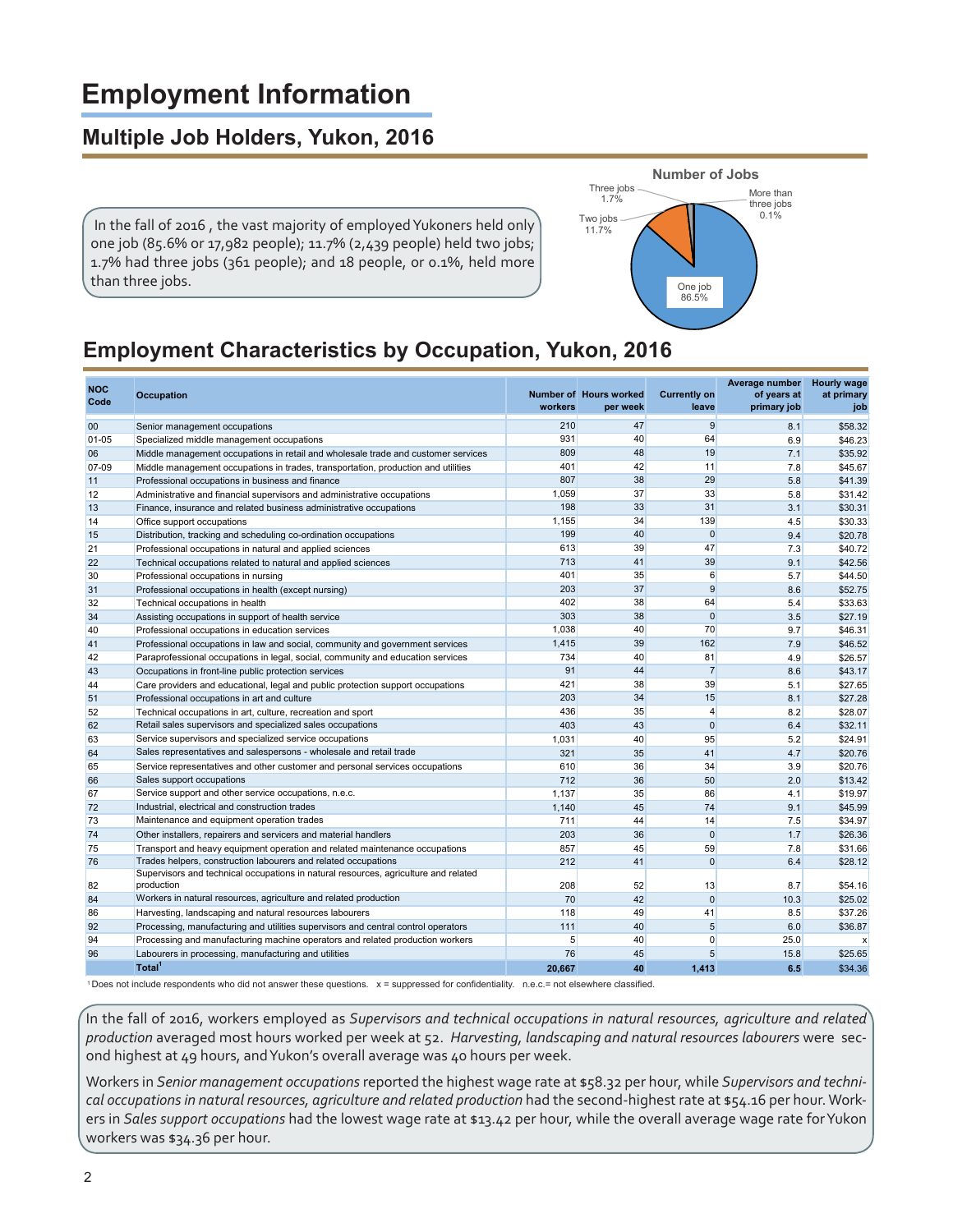#### <span id="page-2-0"></span>**Employment by Sector, Yukon, 2016**



In the fall of 2016, the majority of workers (53.1%) were employed by a private business or corporation. Non-profit organizations employed 5.2% of employedYukoners, and 1.8% reported they were employed by "*Other*" employers.

Government employment accounted for 40.0% of the employed labour force, with almost two-thirds of government workers (64.9%) being employed by the Government of Yukon. First Nations governments employed 1,639 people, or 19.7% of government workers, and municipal governments employed 732 workers, or 8.8% of government workers.

# **Knowledge and Skills Not Being Used, Yukon, 2016**

| What knowledge or skills are not being used in your current primary job? | <b>Number of responses</b> | % of all responses |
|--------------------------------------------------------------------------|----------------------------|--------------------|
| A trade                                                                  | 420                        | 20.0%              |
| Skills and knowledge related to the medical field                        | 227                        | 10.8%              |
| Organizational skills and knowledge                                      | 216                        | 10.3%              |
| Skills and knowledge related to office or administrative work            | 113                        | 5.4%               |
| Leadership skills and knowledge                                          | 113                        | 5.4%               |
| Computer skills and knowledge                                            | 110                        | 5.2%               |
| Education-related skills and knowledge                                   | 102                        | 4.9%               |
| Biology-related skills and knowledge                                     | 87                         | 4.1%               |
| Law-related skills and knowledge                                         | 83                         | 3.9%               |
| Business-related skills and knowledge                                    | 78                         | 3.7%               |
| Other                                                                    | 553                        | 26.3%              |
| <b>Total responses</b>                                                   | 2.101                      | $100.0\%$          |

Yukoners were asked *What knowledge or skills are not being used in your current primary job?* The most common response to this question was *a trade* with 20.0% of all responses. There were 553 "*Other*" responses with the most common being *customer service skills* followed by *general science* knowledge or skills*.* The next most common response in the "*Other*" category was *human resources* knowledge or skills.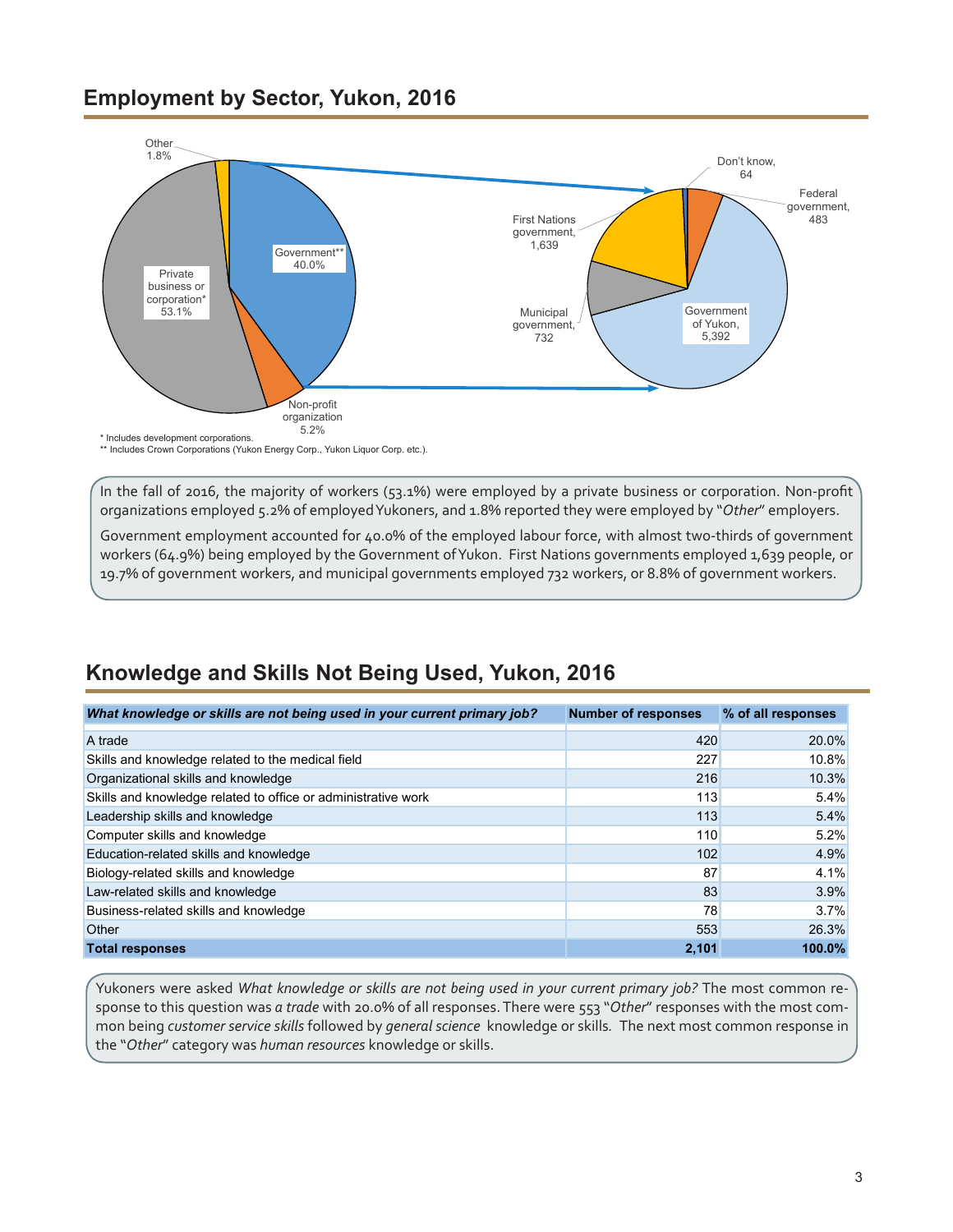#### **Opportunity to Use Knowledge and Skills, Yukon, 2016**

| In your current primary job, do you feel that you have enough<br>opportunity to use the knowledge and skills that you have? |                                                                                                                 | Yes <sup>1</sup> |                | No <sup>1</sup> |              |
|-----------------------------------------------------------------------------------------------------------------------------|-----------------------------------------------------------------------------------------------------------------|------------------|----------------|-----------------|--------------|
| NOC<br>Code                                                                                                                 | <b>Occupation</b>                                                                                               | Number           | %              | <b>Number</b>   | %            |
| 00                                                                                                                          | Senior management occupations                                                                                   | 201              | 95.3%          | 5               | 2.4%         |
| 01-05                                                                                                                       | Specialized middle management occupations                                                                       | 881              | 94.6%          | 33              | 3.5%         |
| 06                                                                                                                          | Middle management occupations in retail and wholesale trade<br>and customer services                            | 799              | 98.9%          | 9               | 1.1%         |
| 07-09                                                                                                                       | Middle management occupations in trades, transportation,                                                        |                  |                |                 |              |
| 11                                                                                                                          | production and utilities                                                                                        | 365<br>717       | 91.3%<br>89.0% | 33<br>41        | 8.3%<br>5.1% |
|                                                                                                                             | Professional occupations in business and finance<br>Administrative and financial supervisors and administrative |                  |                |                 |              |
| 12                                                                                                                          | occupations                                                                                                     | 974              | 92.0%          | 75              | 7.1%         |
| 13                                                                                                                          | Finance, insurance and related business administrative<br>occupations                                           | 198              | 100.0%         | $\mathbf 0$     | 0.0%         |
| 14                                                                                                                          | Office support occupations                                                                                      | 902              | 78.0%          | 254             | 22.0%        |
| 15                                                                                                                          | Distribution, tracking and scheduling co-ordination occupations                                                 | 199              | 100.0%         | $\mathbf{0}$    | 0.0%         |
| 21                                                                                                                          | Professional occupations in natural and applied sciences                                                        | 548              | 89.4%          | 63              | 10.3%        |
| 22                                                                                                                          | Technical occupations related to natural and applied sciences                                                   | 659              | 92.6%          | 48              | 6.7%         |
| 30                                                                                                                          | Professional occupations in nursing                                                                             | 358              | 89.3%          | 37              | 9.2%         |
| 31                                                                                                                          | Professional occupations in health (except nursing)                                                             | 201              | 98.5%          | 3               | 1.5%         |
| 32                                                                                                                          | Technical occupations in health                                                                                 | 364              | 90.5%          | 38              | 9.5%         |
| 34                                                                                                                          | Assisting occupations in support of health service                                                              | 276              | 91.1%          | 27              | 8.9%         |
| 40<br>41                                                                                                                    | Professional occupations in education services<br>Professional occupations in law and social, community and     | 957<br>1,314     | 92.2%<br>92.9% | 81<br>101       | 7.8%<br>7.1% |
| 42                                                                                                                          | government services<br>Paraprofessional occupations in legal, social, community and<br>education services       | 685              | 93.3%          | 49              | 6.7%         |
| 43                                                                                                                          | Occupations in front-line public protection services                                                            | 91               | 100.0%         | $\mathbf{0}$    | 0.0%         |
|                                                                                                                             | Care providers and educational, legal and public protection                                                     |                  |                |                 |              |
| 44                                                                                                                          | support occupations                                                                                             | 331              | 78.6%          | 78              | 18.5%        |
| 51                                                                                                                          | Professional occupations in art and culture                                                                     | 173              | 85.2%          | 30              | 14.8%        |
| 52                                                                                                                          | Technical occupations in art, culture, recreation and sport                                                     | 367              | 84.0%          | 60              | 13.7%        |
| 62                                                                                                                          | Retail sales supervisors and specialized sales occupations                                                      | 403              | 100.0%         | $\mathbf{0}$    | 0.0%         |
| 63                                                                                                                          | Service supervisors and specialized service occupations                                                         | 975              | 94.7%          | 55              | 5.3%         |
| 64                                                                                                                          | Sales representatives and salespersons - wholesale and retail<br>trade                                          | 310              | 96.6%          | 11              | 3.4%         |
|                                                                                                                             | Service representatives and other customer and personal                                                         |                  |                |                 |              |
| 65                                                                                                                          | services occupations                                                                                            | 564              | 92.5%          | 46              | 7.5%         |
| 66                                                                                                                          | Sales support occupations                                                                                       | 493              | 69.2%          | 128             | 18.0%        |
| 67                                                                                                                          | Service support and other service occupations, n.e.c.                                                           | 1,038            | 91.3%          | 99              | 8.7%         |
| 72                                                                                                                          | Industrial, electrical and construction trades<br>Maintenance and equipment operation trades                    | 1,009            | 88.5%<br>91.3% | 122             | 10.7%        |
| 73<br>74                                                                                                                    | Other installers, repairers and servicers and material handlers                                                 | 649<br>184       | 90.6%          | 62<br>19        | 8.7%         |
|                                                                                                                             | Transport and heavy equipment operation and related                                                             |                  |                |                 | 9.4%         |
| 75                                                                                                                          | maintenance occupations                                                                                         | 794              | 92.6%          | 63              | 7.4%         |
| 76                                                                                                                          | Trades helpers, construction labourers and related occupations                                                  | 190              | 89.6%          | 22              | 10.4%        |
|                                                                                                                             | Supervisors and technical occupations in natural resources,                                                     |                  |                |                 |              |
| 82                                                                                                                          | agriculture and related production                                                                              | 208              | 100.0%         | 0               | 0.0%         |
| 84                                                                                                                          | Workers in natural resources, agriculture and related production                                                | 47               | 66.2%          | 24              | 33.8%        |
| 86                                                                                                                          | Harvesting, landscaping and natural resources labourers                                                         | 118              | 100.0%         | 0               | 0.0%         |
| 92                                                                                                                          | Processing, manufacturing and utilities supervisors and central<br>control operators                            | 99               | 89.2%          | 12              | 10.8%        |
| 94                                                                                                                          | Processing and manufacturing machine operators and related<br>production workers                                | 5                | 100.0%         | 0               | 0.0%         |
| 96                                                                                                                          | Labourers in processing, manufacturing and utilities                                                            | 58               | 76.3%          | 0               | 0.0%         |
|                                                                                                                             | <b>Total</b>                                                                                                    | 18,793           | 90.3%          | 1,728           | 8.3%         |

Overall, 90.3% of respondents felt they **did** have enough opportunity to use the knowledge and skills they had. There were seven occupation categories where all respondents reported they did have enough opportunity to use the knowledge and skills they have.

The occupation with the highest proportion of workers who did **not** feel they had enough opportunity to use the skills and knowledge they had, was *Workers in natural resources, agriculture and related production* – one-third (33.8%) of the workers of this occupation felt this way.

About 1 in 5 workers in three occupations also felt they did not have the opportunity to use their skills and knowledge. These occupations include *Office support occupations*  (22.0%), followed by *Care providers and Educational, legal and public protection support occupations* (18.5%), and *Sales support occupations* (18.0%).

1 The sum of the *Yes* and *No* answers do not total 100% because respondents who *didn't answer the question, preferred not to say* or *didn't know* are not displayed.

n.e.c.= not elsewhere classified.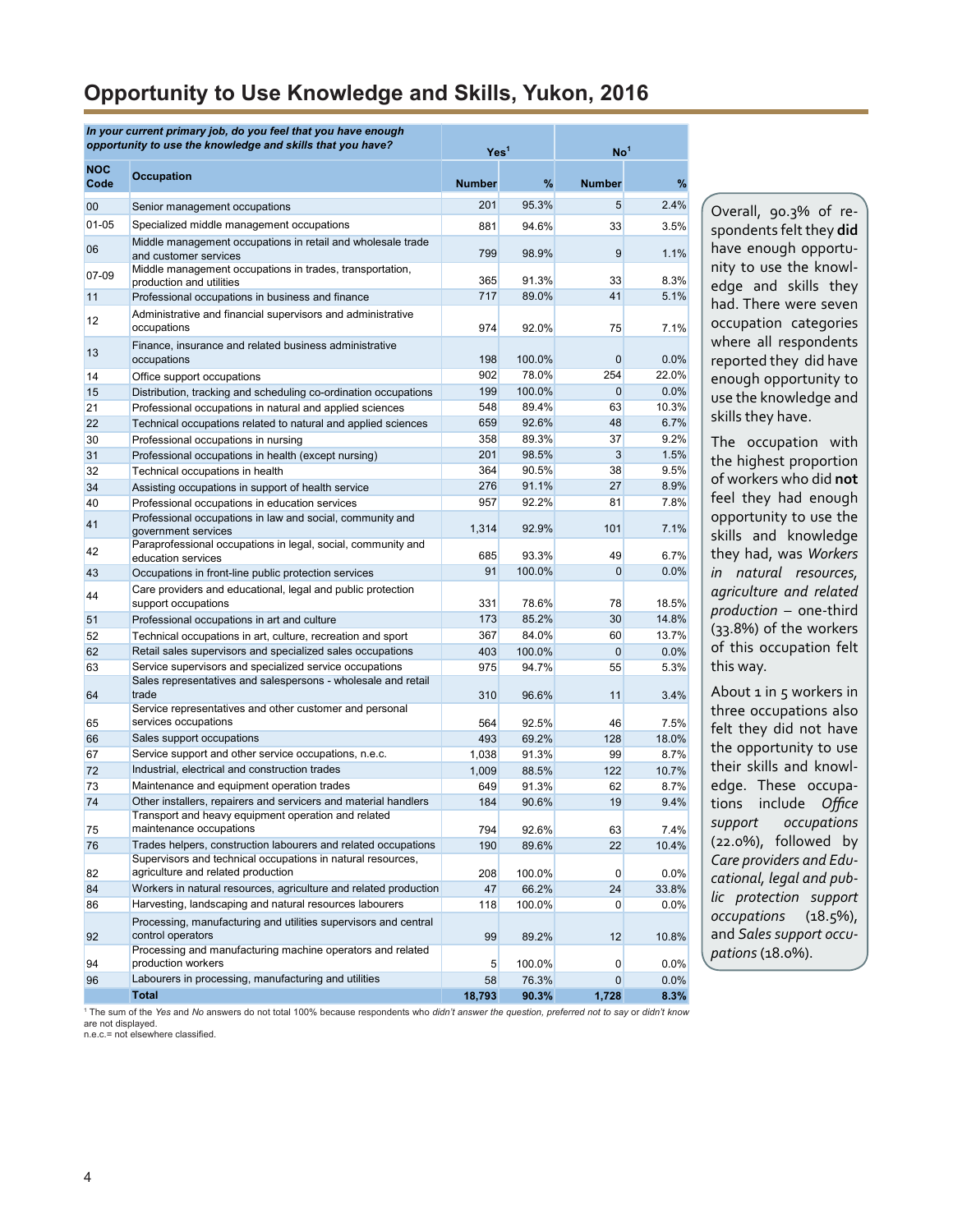# <span id="page-4-0"></span>**Adequate Skills and Training, Yukon, 2016**

|            | Do you feel adequately skilled and trained for your current<br>primary job?                                                | Yes <sup>1</sup> |                | No <sup>1</sup>      |              |
|------------|----------------------------------------------------------------------------------------------------------------------------|------------------|----------------|----------------------|--------------|
| <b>NOC</b> | <b>Occupation</b>                                                                                                          |                  |                |                      |              |
| Code       |                                                                                                                            | <b>Number</b>    | %              | <b>Number</b>        | %            |
| 00         | Senior management occupations                                                                                              | 184              | 87.2%          | 11                   | 5.2%         |
| $01 - 05$  | Specialized middle management occupations                                                                                  | 852              | 91.5%          | 49                   | 5.3%         |
| 06         | Middle management occupations in retail and wholesale trade                                                                | 799              | 98.9%          | 9                    | 1.1%         |
|            | and customer services<br>Middle management occupations in trades, transportation,                                          |                  |                |                      |              |
| 07-09      | production and utilities                                                                                                   | 388              | 96.8%          | 11                   | 2.7%         |
| 11         | Professional occupations in business and finance                                                                           | 745              | 92.3%          | 41                   | 5.1%         |
| 12         | Administrative and financial supervisors and administrative                                                                |                  |                |                      |              |
|            | occupations                                                                                                                | 990              | 93.5%          | 65                   | 6.1%         |
| 13         | Finance, insurance and related business administrative<br>occupations                                                      | 198              | 100.0%         | $\overline{0}$       | 0.0%         |
| 14         | Office support occupations                                                                                                 | 1,072            | 92.8%          | 83                   | 7.2%         |
| 15         | Distribution, tracking and scheduling co-ordination occupations                                                            | 199              | 100.0%         | $\overline{0}$       | 0.0%         |
| 21         | Professional occupations in natural and applied sciences                                                                   | 571              | 93.0%          | 30 <sub>2</sub>      | 4.9%         |
| 22         | Technical occupations related to natural and applied sciences                                                              | 702              | 98.5%          | 6                    | 0.8%         |
| 30         | Professional occupations in nursing                                                                                        | 374              | 93.3%          | 21                   | 5.2%         |
| 31         | Professional occupations in health (except nursing)                                                                        | 203              | 100.0%         | $\overline{0}$       | 0.0%         |
| 32         | Technical occupations in health                                                                                            | 387              | 96.3%          | 15                   | 3.7%         |
| 34         | Assisting occupations in support of health service                                                                         | 303              | 100.0%         | $\overline{0}$       | 0.0%         |
| 40         | Professional occupations in education services                                                                             | 1,001            | 96.4%          | 21                   | 2.0%         |
| 41         | Professional occupations in law and social, community and<br>government services                                           | 1,355            | 95.8%          | 60                   | 4.2%         |
| 42         | Paraprofessional occupations in legal, social, community and<br>education services                                         | 654              | 89.1%          | 80                   | 10.9%        |
| 43         | Occupations in front-line public protection services                                                                       | 84               | 92.3%          | $\overline{7}$       | 7.7%         |
| 44         | Care providers and educational, legal and public protection<br>support occupations                                         | 381              | 90.5%          | 40                   | 9.5%         |
| 51         | Professional occupations in art and culture                                                                                | 185              | 91.1%          | 18                   | 8.9%         |
| 52         | Technical occupations in art, culture, recreation and sport                                                                | 407              | 93.1%          | 20                   | 4.6%         |
| 62         | Retail sales supervisors and specialized sales occupations                                                                 | 403              | 100.0%         | $\overline{0}$       | 0.0%         |
| 63         | Service supervisors and specialized service occupations                                                                    | 973              | 94.5%          | $\mathbf{0}$         | 0.0%         |
| 64         | Sales representatives and salespersons - wholesale and retail<br>trade                                                     | 321              | 100.0%         | $\overline{0}$       | 0.0%         |
|            | Service representatives and other customer and personal                                                                    |                  |                |                      |              |
| 65         | services occupations                                                                                                       | 610              | 100.0%         | $\overline{0}$       | 0.0%         |
| 66         | Sales support occupations<br>Service support and other service occupations, n.e.c.                                         | 663              | 93.2%<br>95.1% | $\overline{0}$       | 0.0%<br>4.9% |
| 67<br>72   | Industrial, electrical and construction trades                                                                             | 1,081<br>1,140   | 100.0%         | 56<br>$\overline{0}$ | 0.0%         |
| 73         | Maintenance and equipment operation trades                                                                                 | 660              | 92.8%          | 51                   | 7.2%         |
| 74         | Other installers, repairers and servicers and material handlers                                                            | 203              | 100.0%         | $\overline{0}$       | 0.0%         |
|            | Transport and heavy equipment operation and related                                                                        |                  |                |                      |              |
| 75         | maintenance occupations                                                                                                    | 840              | 98.1%          | 16                   | 1.9%         |
| 76         | Trades helpers, construction labourers and related occupations                                                             | 196              | 92.5%          | $\mathbf{0}$         | 0.0%         |
|            | Supervisors and technical occupations in natural resources,                                                                |                  |                |                      |              |
| 82         | agriculture and related production                                                                                         | 195              | 93.8%          | 13                   | 6.3%         |
| 84         | Workers in natural resources, agriculture and related production                                                           | 70               | 100.0%         | $\mathbf{0}$         | 0.0%         |
| 86         | Harvesting, landscaping and natural resources labourers<br>Processing, manufacturing and utilities supervisors and central | 118              | 100.0%         | $\mathbf{0}$         | $0.0\%$      |
| 92         | control operators                                                                                                          | 85               | 76.6%          | 26                   | 23.4%        |
| 94         | Processing and manufacturing machine operators and related<br>production workers                                           | 5                | 100.0%         | $\overline{0}$       | $0.0\%$      |
| 96         | Labourers in processing, manufacturing and utilities                                                                       | 58               | 76.3%          | $\overline{0}$       | 0.0%         |
|            | <b>Total</b>                                                                                                               | 19,737           | 94.9%          | 756                  | 3.6%         |

Overall, 94.9% of respondents felt they were adequately skilled and trained for their current job. There were eleven occupation categories where all respondents reported they were adequately skilled and trained for their current job.

The occupation with the highest proportion of workers who did **not** feel they were adequately skilled and trained for their current job was *Processing, manufacturing and utilities supervisors and central control operators* – 23.4% of workers in this occupation felt this way.

*Paraprofessional occupations in legal, social, community and education services* was the secondhighest occupation category – 10.9% of workers in this occupation reported they were **not** adequately skilled and trained for their current job. The third-highest proportion of workers who reported to be less than adequately skilled and trained was in *Care providers and Educational, legal and public protection support occupations* (9.5%).

1 The sum of the *Yes* and *No* answers do not total 100% because respondents who *didn't answer the question, preferred not to say* or *didn't know* are not displayed.

n.e.c.= not elsewhere classified.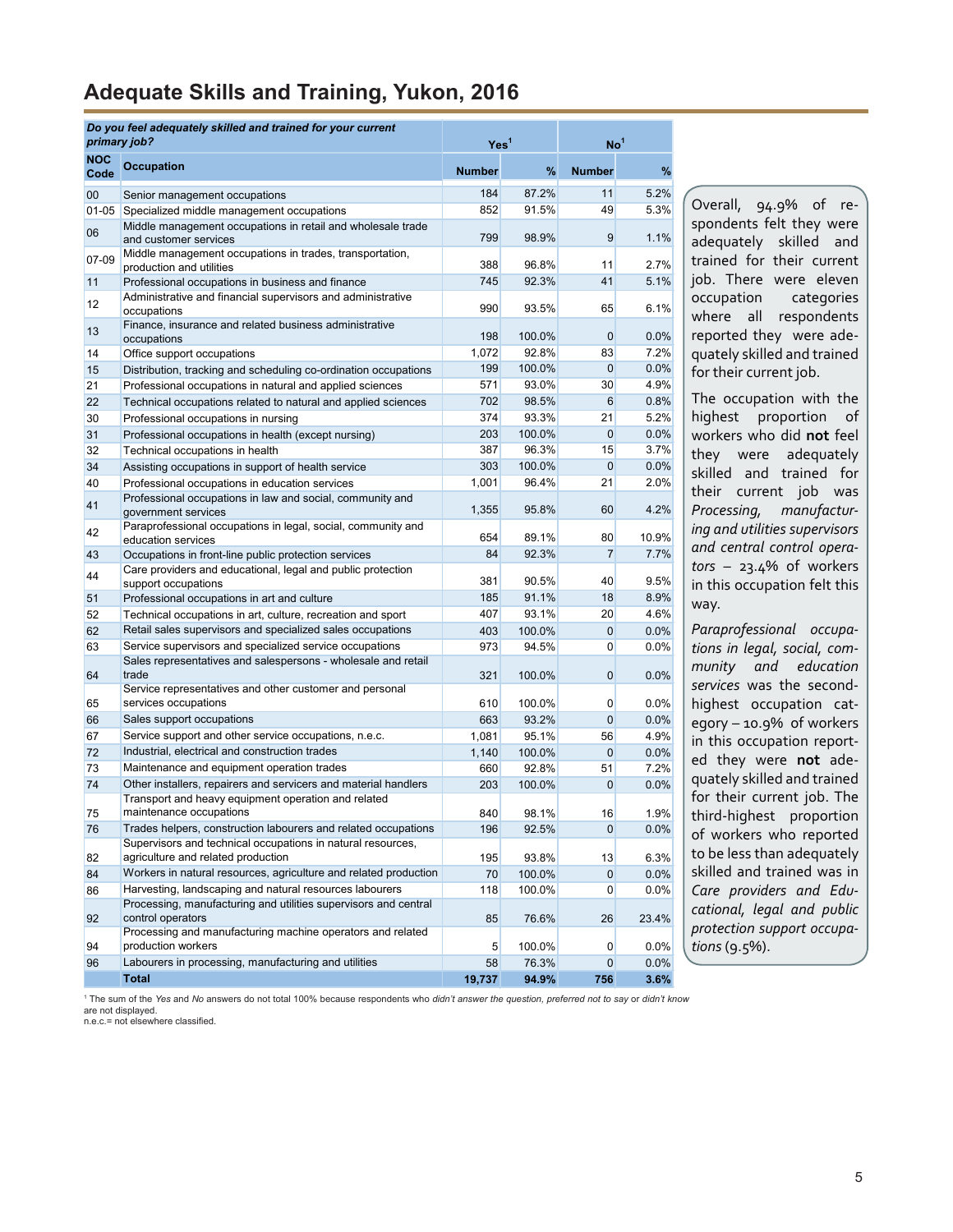# **Missing Skills and Training, Yukon, 2016**

| What skills or training do you feel you are missing for your<br>current primary job? | Number of<br>responses | $%$ of all<br>responses |
|--------------------------------------------------------------------------------------|------------------------|-------------------------|
| Computer skills and training                                                         | 120                    | 12.8%                   |
| Medical-related skills and training                                                  | 113                    | 12.1%                   |
| Trades skills and training                                                           | 100                    | 10.7%                   |
| Business-related skills and training                                                 | 91                     | 9.7%                    |
| Leadership skills and training                                                       | 84                     | $9.0\%$                 |
| Organizational skills and training                                                   | 71                     | 7.6%                    |
| Education-related skills and training                                                | 58                     | 6.2%                    |
| Foodsafe training                                                                    | 56                     | 6.0%                    |
| Human resources-related skills and training                                          | 38                     | 4.1%                    |
| Law-related skills and knowledge                                                     | 32                     | 3.4%                    |
| Other                                                                                | 171                    | 18.3%                   |
| <b>Total responses</b>                                                               | 934                    | 100.0%                  |

The top skill that respondents reported missing for their current job was *computer skills and training* with 12.8% of responses, followed closely by *medical-related skills and training* at 12.1%.

#### **Education Required for Current Job, Yukon, 2016**

| If they were applying today, what minimum educational<br>qualification, if any, would someone need to get the type of<br>primary job you have now? | Number of<br>responses | % of all<br>responses |
|----------------------------------------------------------------------------------------------------------------------------------------------------|------------------------|-----------------------|
| No formal education                                                                                                                                | 1,589                  | 7.6%                  |
| Some elementary school                                                                                                                             | 35                     | 0.2%                  |
| Some high school                                                                                                                                   | 753                    | 3.6%                  |
| High school diploma or certificate                                                                                                                 | 5,776                  | 27.8%                 |
| GED (General Education Diploma) or certificate                                                                                                     | 58                     | 0.3%                  |
| Some college                                                                                                                                       | 730                    | 3.5%                  |
| 1-year college certificate                                                                                                                         | 1,116                  | 5.4%                  |
| 2-year college diploma                                                                                                                             | 1,330                  | 6.4%                  |
| 4-year college diploma                                                                                                                             | 144                    | 0.7%                  |
| Some trades or technical training                                                                                                                  | 296                    | 1.4%                  |
| Trades or technical certificate                                                                                                                    | 547                    | 2.6%                  |
| Trades or technical diploma                                                                                                                        | 311                    | 1.5%                  |
| Apprenticeship                                                                                                                                     | 569                    | 2.7%                  |
| Some university                                                                                                                                    | 354                    | 1.7%                  |
| Bachelor's degree                                                                                                                                  | 3,521                  | 16.9%                 |
| Master's degree                                                                                                                                    | 777                    | 3.7%                  |
| Doctorate                                                                                                                                          | 93                     | 0.4%                  |
| Professional (medical, law, etc.)                                                                                                                  | 311                    | 1.5%                  |
| Other                                                                                                                                              | 340                    | 1.6%                  |
| Don't know                                                                                                                                         | 1.992                  | 9.6%                  |
| Prefer not to say                                                                                                                                  | 63                     | 0.3%                  |
| Did not answer question                                                                                                                            | 94                     | 0.5%                  |
| <b>Total responses</b>                                                                                                                             | 20.799                 | 100.0%                |

Respondents were asked what level of education would be required to get the type of their current primary job. The highest proportion (27.8%) of current primary jobs requires a *High school diploma or certificate,* followed by a *Bachelor's degree* (16.9%). A *Master's degree* is required for 3.7% of current primary jobs, while a *Doctorate degree* is required for 0.4%.

There were 2,377 jobs, or 11.4%, that would require less than a *High school diploma or certificate.*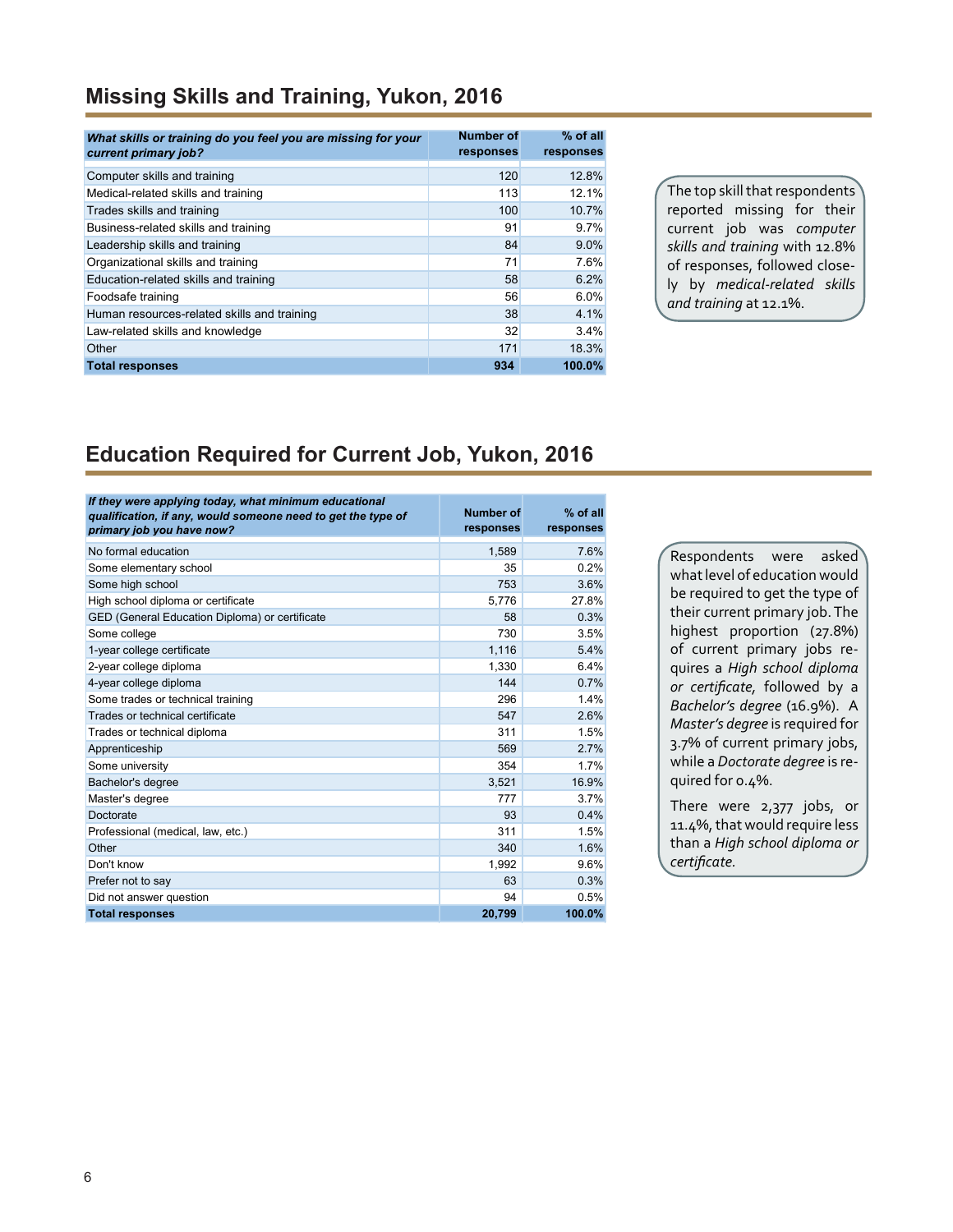#### **Licences, Tickets or Certificates Required for Current Job, Yukon, 2016**

*Are there any licences, tickets or certificates required for your current primary job?* 



There were 45.4% of current jobs that required a licence, ticket, or certificate in the fall of 2016. The most common reported requirement was for *CPR and/or First Aid* (16.5%) of responses. Various classes of *Driver's Licence* were the next most common reported requirement at 12.8%. The "*Other*" category included *Possession and Acquisition Firearms Licence, Confined Spaces Certificate, Transportation of Dangerous Goods Certificate,* etc.

| Are there any licences, tickets or certificates required for your<br>current primary job? Please list up to 5 licences, tickets or<br>certificates. | Number of<br><b>responses</b> | $%$ of all<br>responses |
|-----------------------------------------------------------------------------------------------------------------------------------------------------|-------------------------------|-------------------------|
| CPR and/or First Aid                                                                                                                                | 3,062                         | 16.5%                   |
| Class 1-5 Driver's Licence and/or air brakes certificate                                                                                            | 2,362                         | 12.8%                   |
| WHMIS (Workplace Hazardous Materials Information System)                                                                                            | 1,733                         | 9.4%                    |
| FoodSafe Certificate                                                                                                                                | 794                           | 4.3%                    |
| Yukon Teacher Certificate                                                                                                                           | 584                           | 3.2%                    |
| Transportation and Dangerous Goods Certificate (TDG)                                                                                                | 574                           | 3.1%                    |
| Business and Admin-related certificates                                                                                                             | 299                           | 1.6%                    |
| Journeyman Red Seal Certificate                                                                                                                     | 281                           | 1.5%                    |
| <b>Licenced Registered Nurse</b>                                                                                                                    | 242                           | 1.3%                    |
| <b>Forklift Operator Certificate</b>                                                                                                                | 196                           | 1.1%                    |
| Other                                                                                                                                               | 8.390                         | 45.3%                   |
| Total responses*                                                                                                                                    | 18,517                        | 100.0%                  |

\*Respondents could give multiple responses.

# **Other Specific Skills Required for Current Job, Yukon, 2016**

| Are there any other specific skills required for your current primary<br>job? Please list up to 5 key skills. | Number of<br>responses | $%$ of all<br>responses |
|---------------------------------------------------------------------------------------------------------------|------------------------|-------------------------|
| Computer skills                                                                                               | 1,793                  | 12.4%                   |
| Communication and interpersonal skills                                                                        | 1,785                  | 12.3%                   |
| Organizational and leadership skills                                                                          | 1,057                  | 7.3%                    |
| Accounting, bookkeeping and money-handling skills                                                             | 723                    | 5.0%                    |
| Customer service skills                                                                                       | 565                    | 3.9%                    |
| Mechanical skills                                                                                             | 503                    | 3.5%                    |
| Analytical, math and science skills                                                                           | 386                    | 2.7%                    |
| Education-related skills (i.e. leadership, patience etc.)                                                     | 383                    | 2.6%                    |
| Crisis prevention, intervention and counselling skills                                                        | 313                    | 2.2%                    |
| Government operations, legislation and process skills and knowledge                                           | 243                    | 1.7%                    |
| Other                                                                                                         | 6.722                  | 46.4%                   |
| <b>Total responses</b>                                                                                        | 14,473                 | 100.0%                  |

When asked what other specific skills were required for their current primary job, the most common response was *computer skills* with 12.4% of responses, followed by *communication and interpersonal skills* at 12.3% of responses. "*Other*" responses included *general trades, conflict management and mediation, foreign languages, etc.*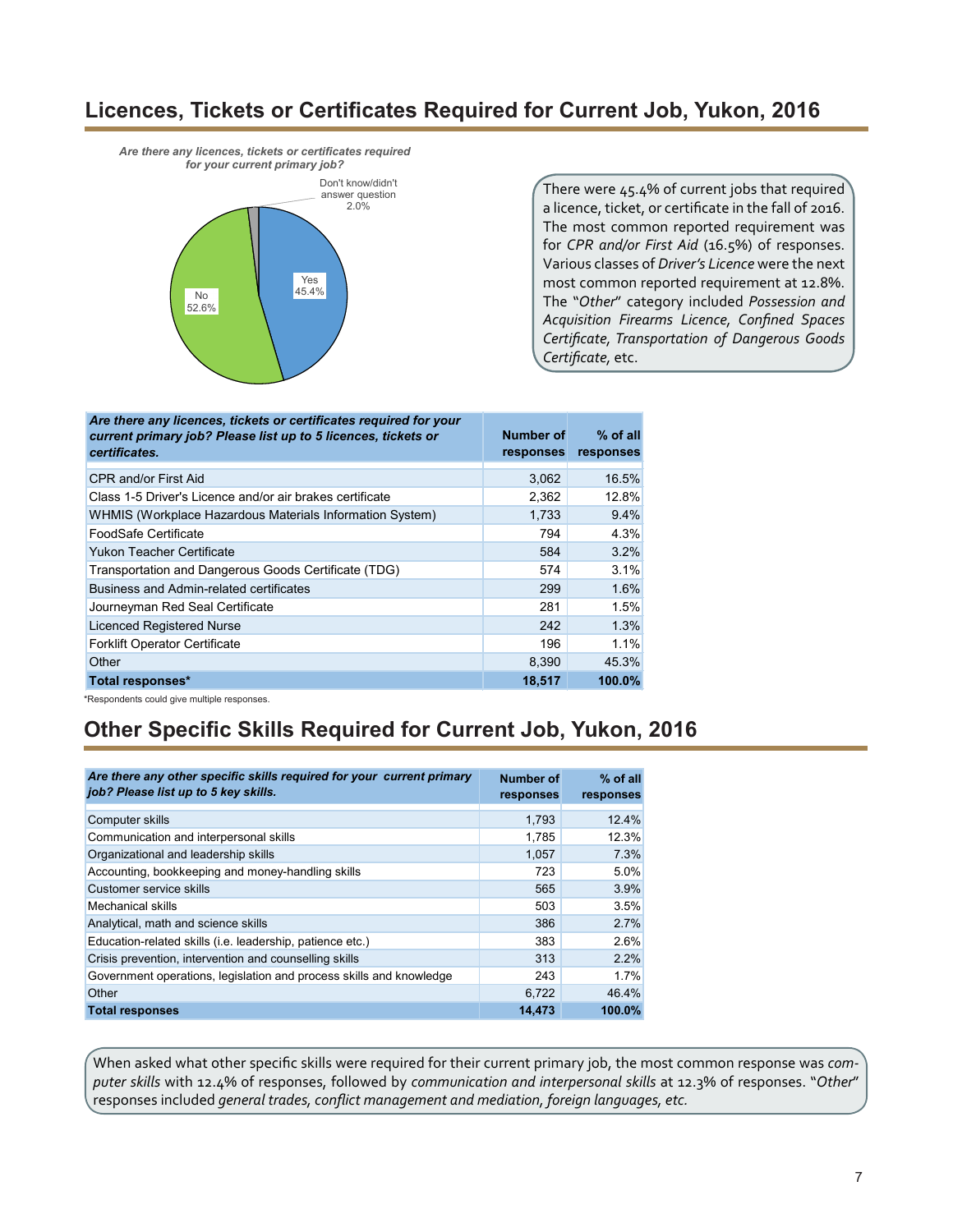| Top Reasons for Staying in Current Job, Yukon, 2016 |  |  |  |  |
|-----------------------------------------------------|--|--|--|--|
|                                                     |  |  |  |  |

| What are the top reasons for staying in your current<br>primary job? | <b>Number of</b><br>responses | % of all<br>responses |
|----------------------------------------------------------------------|-------------------------------|-----------------------|
| Pay                                                                  | 7,465                         | 16.9%                 |
| Good work environment                                                | 6,117                         | 13.8%                 |
| Working with great people                                            | 4,899                         | 11.1%                 |
| Meaningful work and making a difference                              | 4,716                         | 10.6%                 |
| <b>Benefits</b>                                                      | 3,424                         | 7.7%                  |
| Supportive management/good boss                                      | 2,479                         | 5.6%                  |
| Career growth opportunities                                          | 2,111                         | 4.8%                  |
| Being recognized, valued and respected                               | 1,579                         | 3.6%                  |
| Unable to find other work                                            | 913                           | 2.1%                  |
| Other                                                                | 9,864                         | 22.3%                 |
| Enjoyable work and capable of performing tasks                       | 1,215                         | 2.7%                  |
| Suitability, flexibility of hours and/or location                    | 540                           | 1.2%                  |
| Busy, interesting, challenging and exciting                          | 271                           | 0.6%                  |
| Being self-employed and the freedom that provides                    | 249                           | 0.6%                  |
| Great location                                                       | 193                           | 0.4%                  |
| Job security                                                         | 155                           | 0.3%                  |
| Spiritual or life-calling                                            | 124                           | 0.3%                  |
| Ready for retirement                                                 | 106                           | 0.2%                  |
| Family business                                                      | 82                            | 0.2%                  |
| Quality of life or lifestyle choice                                  | 79                            | 0.2%                  |
| Don't know or prefer not to say                                      | 723                           | 1.6%                  |
| Total responses*                                                     | 44,290                        | 100.0%                |

*Pay* was the number one response when respondents were asked to provide the top reasons for staying in their current job*. Pay* accounted for 16.9% of all responses, followed by a *good work environment* (13.8%), *working with great people* (11.1%), and *meaningful work and making a difference* (10.6%).

\*Respondents could give multiple responses.

## **Most Important Reason for Staying in Current Job, Yukon, 2016**

| Of those reasons, which one is the most important to you? | <b>Number of</b><br>responses | $%$ of all<br>responses |
|-----------------------------------------------------------|-------------------------------|-------------------------|
| Pay                                                       | 3,001                         | 15.0%                   |
| Meaningful work and making a difference                   | 2,389                         | 12.0%                   |
| Good work environment                                     | 1.751                         | 8.8%                    |
| Working with great people                                 | 1,214                         | 6.1%                    |
| <b>Benefits</b>                                           | 646                           | 3.2%                    |
| Career growth opportunities                               | 460                           | 2.3%                    |
| Unable to find other work                                 | 458                           | 2.3%                    |
| Supportive management/good boss                           | 371                           | 1.9%                    |
| Being recognized, valued and respected                    | 168                           | 0.8%                    |
| Other                                                     | 6,442                         | 32.2%                   |
| Don't know or prefer not to say                           | 3,084                         | 15.4%                   |
| <b>Total responses</b>                                    | 19.984                        | 100.0%                  |

*W*hen respondents were asked *which of the above reasons was most important,* again *Pay* was the most common response (15.0%) with *meaningful work and making a difference* ranked number two with 12.0% of responses.

The number one response for *the most important reason to stay at their current job* for both government workers and non-profit organization workers was *meaningful work and making a difference.* For workers in private businesses or corporations, the top reason was *pay*.

| Of those reasons, which one is the most<br>important to you? | Government <sup>1</sup> | Non-profit<br>organization | <b>Private business or</b><br>corporation (including<br>development corps) |
|--------------------------------------------------------------|-------------------------|----------------------------|----------------------------------------------------------------------------|
| Pay                                                          | 15.0%                   | 9.6%                       | 20.4%                                                                      |
| Meaningful work and making a difference                      | 22.2%                   | 41.1%                      | 6.0%                                                                       |
| Good work environment                                        | 7.8%                    | 18.5%                      | 11.6%                                                                      |
| Working with great people                                    | 7.4%                    | 0.3%                       | 7.5%                                                                       |
| <b>Benefits</b>                                              | 6.7%                    | 0.0%                       | 2.2%                                                                       |
| Career growth opportunities                                  | 2.9%                    | 3.6%                       | 2.3%                                                                       |
| Unable to find other work                                    | 1.3%                    | 0.0%                       | 4.0%                                                                       |
| Supportive management / good boss                            | 1.5%                    | 0.0%                       | 3.0%                                                                       |
| Being recognized, valued and respected                       | 1.3%                    | 0.0%                       | 0.9%                                                                       |
| Other                                                        | 33.9%                   | 26.9%                      | 42.3%                                                                      |
| Total Responses <sup>2</sup>                                 | 100.0%                  | 100.0%                     | 100.0%                                                                     |

<sup>1</sup> Includes Crown corporations (i.e. Yukon Energy Corp., Yukon Liquor Corporation etc.).

2 Does not include respondents who *didn't know*, or *preferred not to say* or *did not answer the question*.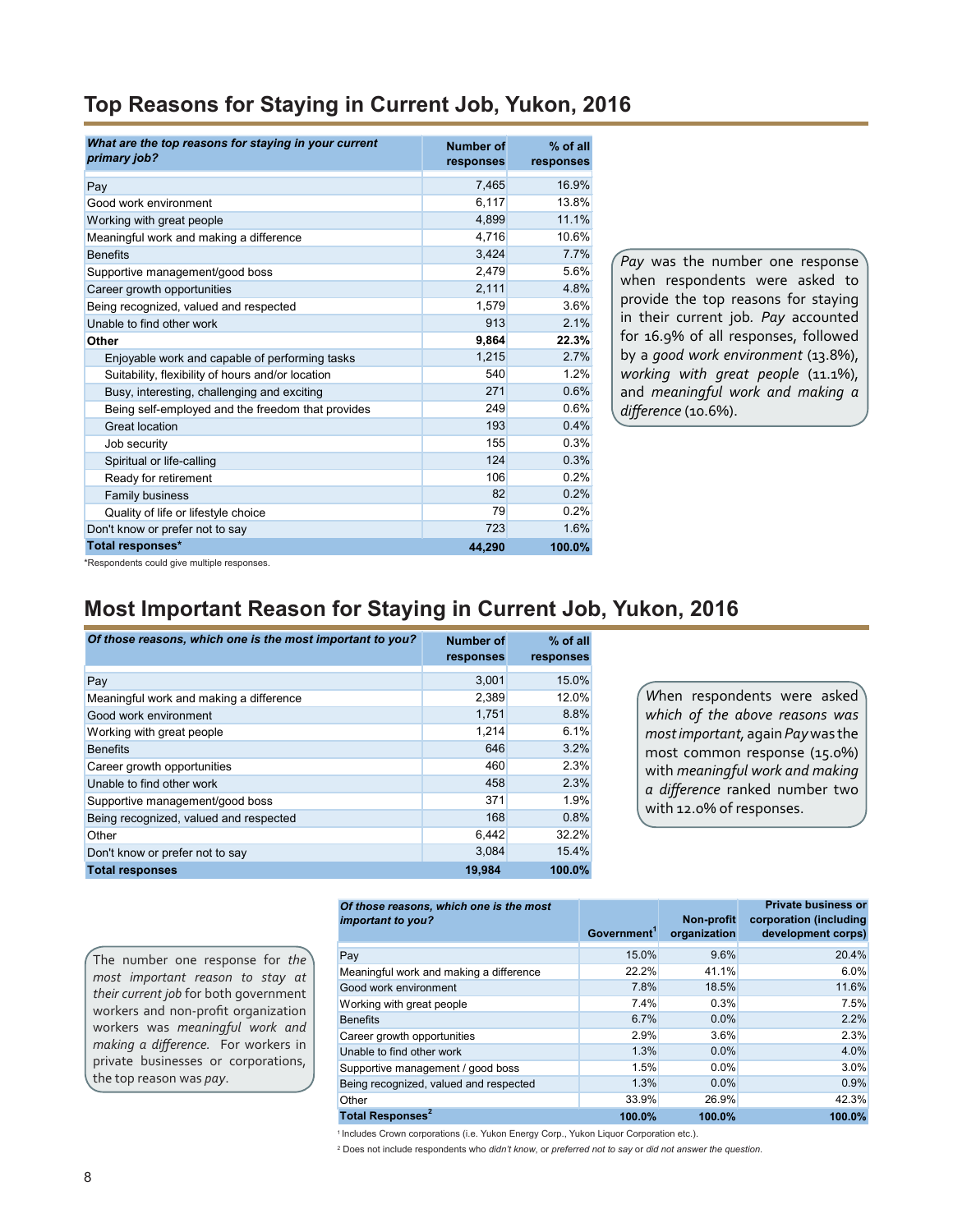# **Unemployment Information**

#### **Current Situation For Those Unemployed, Yukon, 2016**

| For those who reported being unemployed;<br>Which of the following best describes your situation? | <b>Number of</b><br>responses | % of all<br>responses |
|---------------------------------------------------------------------------------------------------|-------------------------------|-----------------------|
| Retired                                                                                           | 2,429                         | 32.9%                 |
| Own illness, injury or disability                                                                 | 1,408                         | 19.1%                 |
| Seeking employment                                                                                | 1,042                         | 14.1%                 |
| Caring for own children                                                                           | 548                           | 7.4%                  |
| Student                                                                                           | 505                           | 6.8%                  |
| Awaiting recall from seasonal layoff                                                              | 394                           | 5.3%                  |
| Other personal or family responsibilities                                                         | 380                           | 5.1%                  |
| Awaiting recall from layoff due to business conditions                                            | 72                            | 1.0%                  |
| Caring for elder relative                                                                         | 59                            | 0.8%                  |
| Other                                                                                             | 496                           | 6.7%                  |
| Does not want to work                                                                             | 105                           | 1.4%                  |
| Starting a new job soon                                                                           | 99                            | 1.3%                  |
| Pregnant                                                                                          | 54                            | 0.7%                  |
| Prefer not to say                                                                                 | 48                            | 0.7%                  |
| <b>Total responses</b>                                                                            | 7,381                         | 100.0%                |

For those respondents who reported not having a job, the top reason for not working was they were *retired* (32.9%). The respondent's *own illness, injury or disability* was stated by 19.1% of respondents, while job-seekers accounted for 14.1% of responses.

\*Respondents could give multiple responses.

# **Issues Making It Difficult to Find Work for Those Unemployed, Yukon, 2016**

| What issues are making it difficult for you to find work, if<br>any? | Number of<br>responses | $%$ of all<br>responses |
|----------------------------------------------------------------------|------------------------|-------------------------|
| Shortage of available jobs (in general)                              | 290                    | 30.0%                   |
| Shortage of jobs matching your skill set                             | 141                    | 14.6%                   |
| Being out-competed for jobs by people with more experience           | 43                     | 4.4%                    |
| Insufficient education certification or training level               | 30                     | 3.1%                    |
| Discrimination (please specify):                                     | 23                     | 2.4%                    |
| Age                                                                  | 17                     | 1.8%                    |
| Need to be member of the band to get a job there                     | 4                      | 0.4%                    |
| Racial discrimination                                                | $\mathfrak{p}$         | 0.2%                    |
| Lack of personal supports such as transportation, daycare or         |                        |                         |
| stable housing                                                       | 10                     | 1.0%                    |
| Other                                                                | 325                    | 33.6%                   |
| No jobs close by                                                     | 30                     | 3.1%                    |
| Contract is done                                                     | 30                     | 3.1%                    |
| Seasonal work                                                        | 17                     | 1.8%                    |
| Don't know                                                           | 96                     | 9.9%                    |
| Prefer not to say                                                    | 10                     | 1.0%                    |
| Total responses*                                                     | 968                    | 100.0%                  |

For those respondents who reported issues making it difficult to find work, the top reason was the *shortage of available jobs in general* (30.0%). The second most common response was the *shortage of jobs matching the respondent's skill set (14.6%). Discrimination* was reported by 23 respondents with the majority of those reporting *age discrimination*.

\*Respondents could give multiple responses.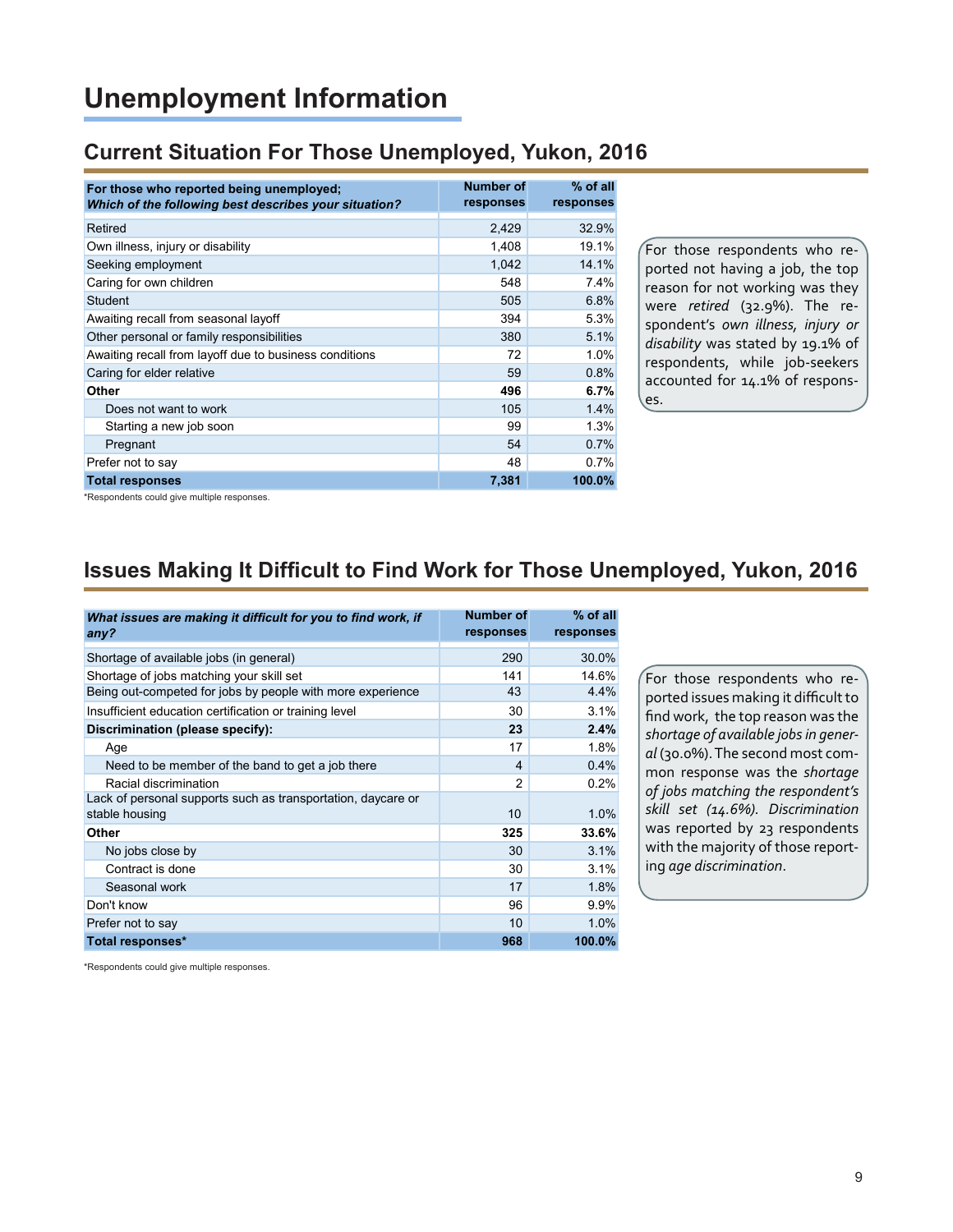# **Skills, Education and Training**

### **Highest Level of Education Completed, Yukon, 2016**

| What is the highest level of education you have<br>completed? | <b>Number of</b><br>responses | $%$ of all<br>responses |
|---------------------------------------------------------------|-------------------------------|-------------------------|
| No formal education                                           | 33                            | 0.1%                    |
| Some elementary school                                        | 115                           | 0.4%                    |
| Some high school                                              | 2.266                         | 8.3%                    |
| High school diploma or certificate                            | 4.689                         | 17.2%                   |
| GED (General Education Diploma) or equivalent                 | 275                           | 1.0%                    |
| Some college                                                  | 2,977                         | 10.9%                   |
| 1-Year college certificate                                    | 1,327                         | 4.9%                    |
| 2-Year college diploma                                        | 2,386                         | 8.7%                    |
| 4-Year college diploma                                        | 467                           | 1.7%                    |
| Some trades or technical training                             | 282                           | 1.0%                    |
| Trades or technical certificate                               | 671                           | 2.5%                    |
| Trades or technical diploma                                   | 633                           | 2.3%                    |
| Apprenticeship                                                | 1,232                         | 4.5%                    |
| Some university                                               | 1,411                         | 5.2%                    |
| Bachelor's degree                                             | 5,514                         | 20.2%                   |
| Master's degree                                               | 1.799                         | 6.6%                    |
| Doctorate                                                     | 176                           | 0.6%                    |
| Professional degree (medicine, law)                           | 399                           | 1.5%                    |
| Other                                                         | 560                           | 2.1%                    |
| Don't know                                                    | 19                            | 0.1%                    |
| Prefer not to say                                             | 26                            | 0.1%                    |
| Did not answer                                                | 20                            | 0.1%                    |
| <b>Total responses</b>                                        | 27.277                        | 100.0%                  |

Almost three-quarters  $(72.7%)*$ of Yukoners reported having some post-secondary education and 28.9% had a *bachelor's degree* or higher. There were also 4.8% of the population who had a *trades certificate or diploma* with a further 4.5% reporting an *apprenticeship* as their highest level of education.

\*Includes respondents who reported "*Other*" as their highest level of education.

# **Field of Study for Trades or Technical Certificate or Diploma or Apprenticeship, Yukon, 2016**

| (For those reporting a trades or technical certificate or<br>diploma or apprenticeship)<br>In what field of study was your trades or technical<br>certificate, diploma or apprenticeship? | Number of<br>responses | $%$ of all<br>responses |
|-------------------------------------------------------------------------------------------------------------------------------------------------------------------------------------------|------------------------|-------------------------|
| <b>Construction trades</b>                                                                                                                                                                | 842                    | 33.2%                   |
| Mechanic and repair techologies/technicians                                                                                                                                               | 743                    | 29.3%                   |
| Business, management, marketing and related support services                                                                                                                              | 106                    | 4.2%                    |
| Personal and culinary services                                                                                                                                                            | 99                     | 3.9%                    |
| Engineering technologies and engineering-related fields                                                                                                                                   | 91                     | 3.6%                    |
| Transportation and materials moving                                                                                                                                                       | 25                     | 1.0%                    |
| Health professions and related programs                                                                                                                                                   | 15                     | 0.6%                    |
| Precision production                                                                                                                                                                      | 10                     | 0.4%                    |
| Agriculture, agriculture operations and related sciences                                                                                                                                  | 8                      | 0.3%                    |
| Other                                                                                                                                                                                     | 598                    | 23.6%                   |
| <b>Total responses</b>                                                                                                                                                                    | 2,537                  | 100.0%                  |

About one-third (33.2%) of respondents who reported a *trades or technical certificate or diploma* or *apprenticeship*, were in the *Construction trades. Mechanic and repair technologies/technicians* accounted for 29.3% of responses. The "*Other*" category included *marine (sailor) courses, jewellery design, hairdressing, etc.*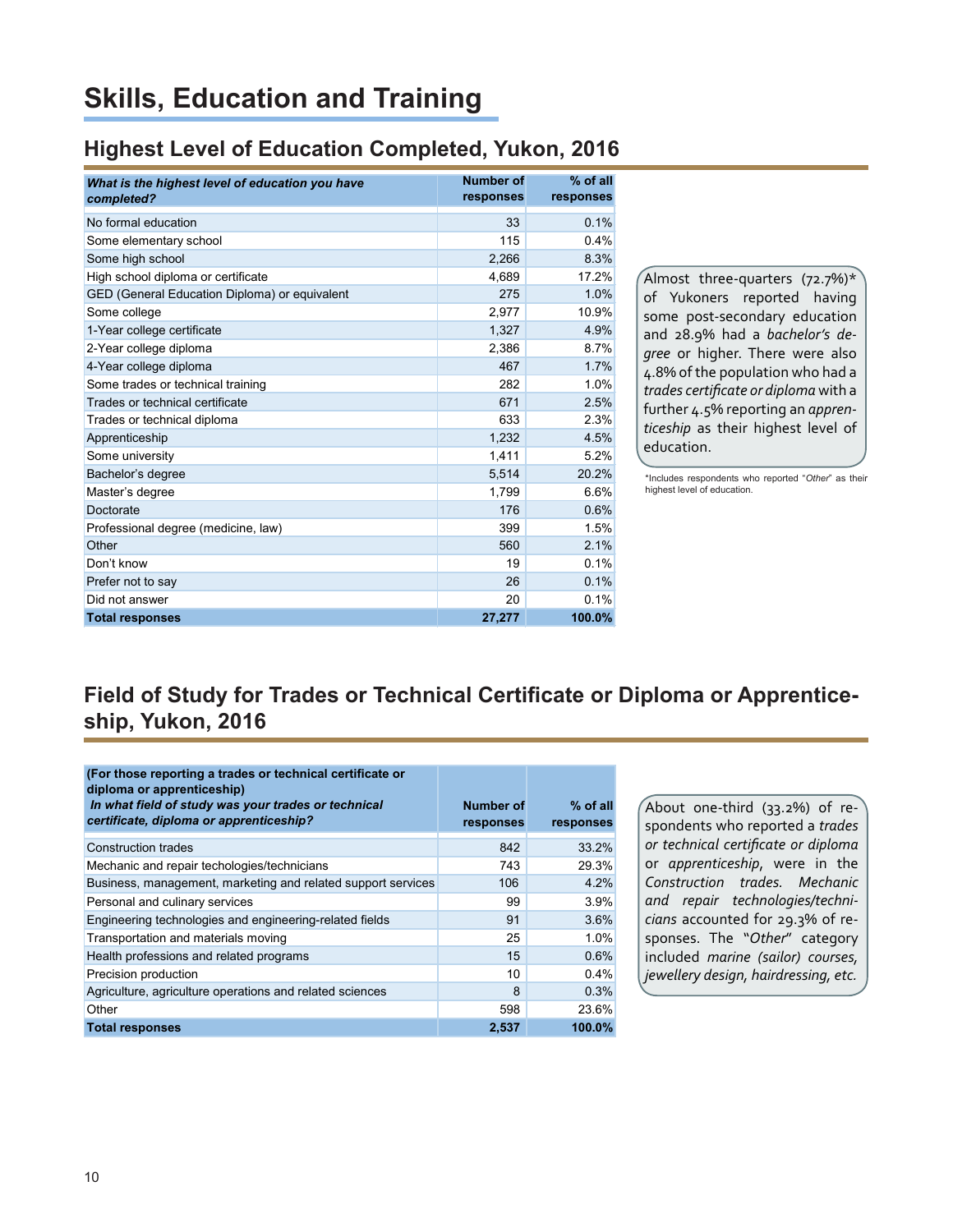### **Field of Study for College Certificate or Diploma, Yukon, 2016**

| (For those reporting a college certificate or diploma)<br>In what field of study was your college certificate or<br>diploma? | Number of<br>responses | $%$ of all<br>responses |
|------------------------------------------------------------------------------------------------------------------------------|------------------------|-------------------------|
| Business, management, marketing and related support services                                                                 | 1,566                  | 37.4%                   |
| Health professions and related programs                                                                                      | 847                    | 20.2%                   |
| Visual and performing arts                                                                                                   | 186                    | 4.4%                    |
| Computer and information sciences and support services                                                                       | 175                    | 4.2%                    |
| Mechanic and repair                                                                                                          | 142                    | 3.4%                    |
| Engineering technologies and engineering-related fields                                                                      | 123                    | 2.9%                    |
| Construction trades                                                                                                          | 117                    | 2.8%                    |
| Security and protective services                                                                                             | 82                     | 2.0%                    |
| Family and consumer sciences/human resources                                                                                 | 80                     | 1.9%                    |
| Personal and culinary services                                                                                               | 3                      | 0.1%                    |
| Other                                                                                                                        | 802                    | 19.2%                   |
| Don't Know                                                                                                                   | 63                     | 1.5%                    |
| <b>Total responses</b>                                                                                                       | 4.186                  | 100.0%                  |

For those respondents who reported a *college certificate or diploma* as their highest level of education, 37.4% had their diploma in *business, management marketing and related support services*. The second most common college certificate or diploma was in *health professions and related programs* (20.2%)*.* The "*Other*" category included *education, office administration, police and justice studies, etc.*

### **Field of Study for University Degree, Yukon, 2016**

| (For those reporting a university degree)<br>In what field of study was your university degree? | <b>Number of</b><br>responses | $%$ of all<br>responses |
|-------------------------------------------------------------------------------------------------|-------------------------------|-------------------------|
| Education                                                                                       | 1,558                         | 19.7%                   |
| Business, management, marketing and related support services                                    | 1,250                         | 15.8%                   |
| Health professions and related programs                                                         | 1,012                         | 12.8%                   |
| Liberal arts and sciences, general studies and humanities                                       | 742                           | 9.4%                    |
| Biological and biomedical sciences                                                              | 530                           | 6.7%                    |
| Social sciences                                                                                 | 436                           | 5.5%                    |
| Engineering                                                                                     | 254                           | 3.2%                    |
| Visual and performing arts                                                                      | 194                           | 2.5%                    |
| Psychology                                                                                      | 159                           | 2.0%                    |
| Computer and information in sciences and support services                                       | 56                            | 0.7%                    |
| Other                                                                                           | 1,701                         | 21.5%                   |
| Prefer not to say                                                                               | 4                             | 0.1%                    |
| <b>Total responses</b>                                                                          | 7,896                         | 100.0%                  |

Among those respondents who reported a *university degree* as their highest level of education, 19.7% had their degree in *Education*. The second most common field of study was *Business, management, marketing and related support services* (15.8%), followed by *Health professions and related programs* (12.8%)*.* The "*Other*" category included *law, science, social work, etc.*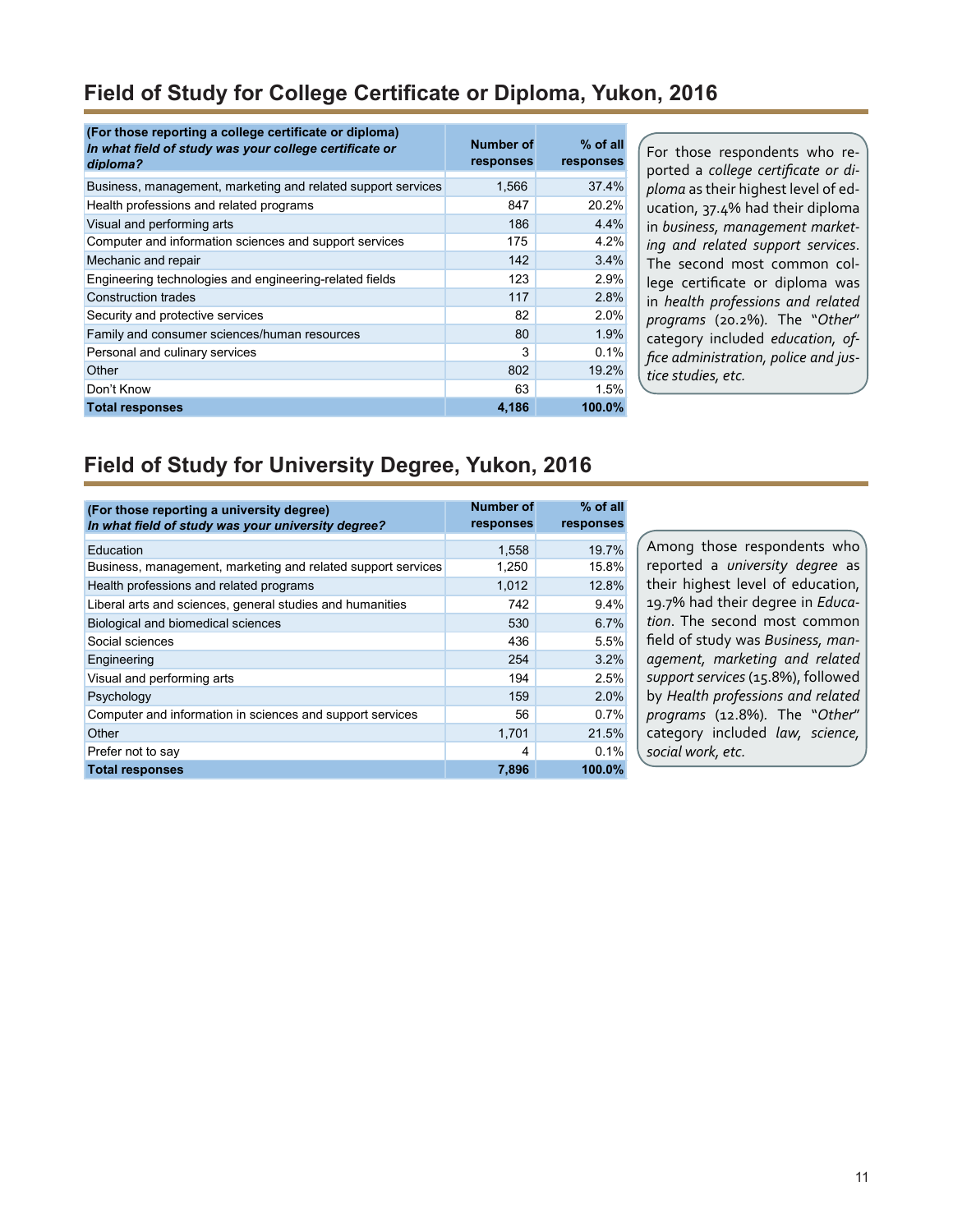# **Yukon College, Yukon, 2016**

|             | Was your highest formal education completed at Yukon College?<br>Yes <sup>1</sup>                                      |               |         | No <sup>1</sup> |        |
|-------------|------------------------------------------------------------------------------------------------------------------------|---------------|---------|-----------------|--------|
| NOC<br>Code | <b>Occupation</b>                                                                                                      | <b>Number</b> | %       | <b>Number</b>   | %      |
| 00          | Senior management occupations                                                                                          | 14            | 7.8%    | 166             | 92.2%  |
|             | 01-05 Specialized middle management occupations                                                                        | 138           | 15.9%   | 730             | 84.1%  |
| 06          | Middle management occupations in retail and wholesale trade<br>and customer services                                   | 127           | 16.3%   | 651             | 83.7%  |
| 07-09       | Middle management occupations in trades, transportation,<br>production and utilities                                   | 49            | 12.8%   | 333             | 87.2%  |
| 11          | Professional occupations in business and finance                                                                       | 138           | 17.8%   | 637             | 82.2%  |
| 12          | Administrative and financial supervisors and administrative<br>occupations                                             | 320           | 31.3%   | 702             | 68.7%  |
| 13          | Finance, insurance and related business administrative<br>occupations                                                  | 0             | 0.0%    | 166             | 100.0% |
| 14          | Office support occupations                                                                                             | 308           | 28.1%   | 772             | 70.4%  |
| 15          | Distribution, tracking and scheduling co-ordination occupations                                                        | 40            | 25.2%   | 119             | 74.8%  |
| 21          | Professional occupations in natural and applied sciences                                                               | 27            | 5.6%    | 457             | 94.4%  |
| 22          | Technical occupations related to natural and applied sciences                                                          | 140           | 21.0%   | 526             | 79.0%  |
| 30          | Professional occupations in nursing                                                                                    | 0             | 0.0%    | 401             | 100.0% |
| 31          | Professional occupations in health (except nursing)                                                                    | 0             | 0.0%    | 203             | 100.0% |
| 32          | Technical occupations in health                                                                                        | 108           | 26.9%   | 294             | 73.1%  |
| 34          | Assisting occupations in support of health service                                                                     | 77            | 25.5%   | 225             | 74.5%  |
| 40          | Professional occupations in education services<br>Professional occupations in law and social, community and            | 79            | 7.7%    | 953             | 92.3%  |
| 41          | government services<br>Paraprofessional occupations in legal, social, community and                                    | 152           | 11.1%   | 1,219           | 88.9%  |
| 42          | education services                                                                                                     | 163           | 22.5%   | 560             | 77.5%  |
| 43          | Occupations in front-line public protection services                                                                   | 0             | $0.0\%$ | 91              | 100.0% |
| 44          | Care providers and educational, legal and public protection<br>support occupations                                     | 80            | 21.6%   | 290             | 78.4%  |
| 51          | Professional occupations in art and culture                                                                            | 15            | 7.4%    | 188             | 92.6%  |
| 52          | Technical occupations in art, culture, recreation and sport                                                            | 52            | 12.7%   | 358             | 87.3%  |
| 62          | Retail sales supervisors and specialized sales occupations                                                             | 53            | 13.4%   | 343             | 86.6%  |
| 63          | Service supervisors and specialized service occupations                                                                | 166           | 17.4%   | 788             | 82.6%  |
| 64          | Sales representatives and salespersons - wholesale and retail<br>trade                                                 | 70            | 23.5%   | 228             | 76.5%  |
| 65          | Service representatives and other customer and personal<br>services occupations                                        | 159           | 26.8%   | 434             | 73.2%  |
| 66          | Sales support occupations                                                                                              | 170           | 27.0%   | 459             | 73.0%  |
| 67          | Service support and other service occupations, n.e.c.                                                                  | 38            | 3.7%    | 995             | 96.3%  |
| 72          | Industrial, electrical and construction trades                                                                         | 245           | 23.9%   | 781             | 76.1%  |
| 73          | Maintenance and equipment operation trades                                                                             | 45            | 7.2%    | 576             | 92.8%  |
| 74          | Other installers, repairers and servicers and material handlers<br>Transport and heavy equipment operation and related | 48            | 23.6%   | 155             | 76.4%  |
| 75          | maintenance occupations                                                                                                | 210           | 28.0%   | 539             | 72.0%  |
| 76          | Trades helpers, construction labourers and related occupations                                                         | 43            | 23.9%   | 137             | 76.1%  |
|             | Supervisors and technical occupations in natural resources,                                                            |               |         |                 |        |
| 82          | agriculture and related production                                                                                     | 26            | 13.3%   | 169             | 86.7%  |
| 84          | Workers in natural resources, agriculture and related production                                                       | 0             | 0.0%    | 70              | 100.0% |
| 86          | Harvesting, landscaping and natural resources labourers                                                                | 0             | $0.0\%$ | 81              | 100.0% |
| 92          | Processing, manufacturing and utilities supervisors and central<br>control operators                                   | 24            | 22.6%   | 82              | 77.4%  |
| 94          | Processing and manufacturing machine operators and related<br>production workers                                       | 0             | 0.0%    | 5               | 100.0% |
| 96          | Labourers in processing, manufacturing and utilities                                                                   | 5             | 8.6%    | 53              | 91.4%  |
|             | <b>Total</b>                                                                                                           | 4,639         | 18.9%   | 19,939          | 81.1%  |

*Was your highest formal education completed at Yukon College?*



About one in five (18.9%)Yukoners had their highest level of education completed at Yukon College. The occupation with the highest proportion of people with Yukon College as their highest level of education, was *Administrative and financial supervisors and administrative occupations* (31.3%) followed by *Office support occupation*s at 28.1%. *Transport and heavy equipment operation and related maintenance occupations* had the third highest proportion at 28.0%.

There were seven occupations where there were not any Yukoners with Yukon College as their highest level of education.

1 The sum of the *Yes* and *No* answers do not total 100% because respondents who responded *don't know* are not displayed. n.e.c.= not elsewhere classified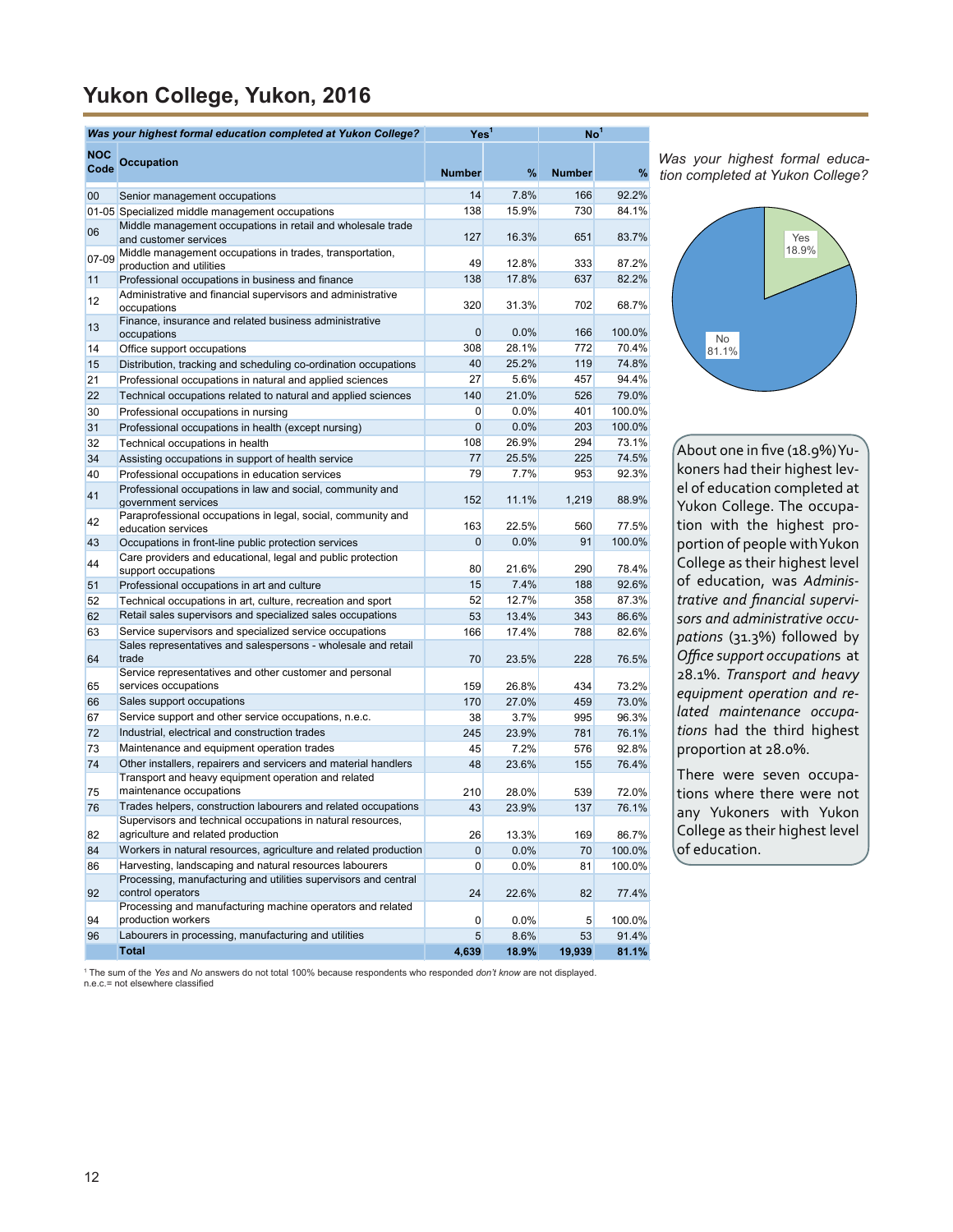#### **Training Taken Outside the Yukon, 2016**



\*There were 4,213 respondents, some of them provided multiple reasons for their return.

Seventeen percent of respondents received training from outside the Yukon and came back. Of them, 62.8% said they returned back to the Yukon because it was their *home*, 45.6% returned to join their *family*, and 25.7% returned to *work*.

## **Computer Skills, Yukon, 2016**

| Which of the following computer skills do you have? | <b>Number of</b><br>responses* | $%$ of all<br>respondents |
|-----------------------------------------------------|--------------------------------|---------------------------|
| No computer skills                                  | 1,868                          | 6.8%                      |
| Basic computer operation                            | 965                            | 3.5%                      |
| Internet search skills                              | 24,075                         | 88.2%                     |
| Word processing skills                              | 21,862                         | 80.1%                     |
| Spreadsheet or database skills                      | 17,801                         | 65.2%                     |
| Computer technical skills                           | 10,676                         | 39.1%                     |
| Coding and programming skills                       | 3,498                          | 12.8%                     |
| Don't know                                          | 109                            | 0.4%                      |

The vast majority of Yukoners had at least some computer skills, with 88.2% reporting *internet research skills*, and 80.1% had *word processing skills.*

\*Respondents could give multiple responses.

# **Internet Search Skills, Yukon, 2016**

| (For those who reported having internet search skills)<br>Would you describe your internet search skills as basic,<br>intermediate or advanced? | Number of<br>responses | $%$ of all<br>responses |
|-------------------------------------------------------------------------------------------------------------------------------------------------|------------------------|-------------------------|
| Basic (using basic search engines such as Google, Yahoo, etc.)                                                                                  | 8.154                  | 33.9%                   |
| Intermediate (extracting information from the internet using<br>search engines based on specific needs)                                         | 10.446                 | 43.4%                   |
| Advanced (literature reviews, etc.)                                                                                                             | 5.450                  | 22.6%                   |
| Don't know                                                                                                                                      | 25                     | 0.1%                    |
| <b>Total responses</b>                                                                                                                          | 24.075                 | 100.0%                  |

Of the 24,075 Yukoners with *internet research skills,* 43.4% had intermediate level skills, while 33.9% had basic level skills.

# **Word Processing Skills, Yukon, 2016**

| (For those who reported having word processing skills)<br>Would you describe your word processing skills as basic.<br>intermediate or advanced? | Number of<br>responses | $%$ of all<br>responses |
|-------------------------------------------------------------------------------------------------------------------------------------------------|------------------------|-------------------------|
| Basic (writing letters and essays, etc.)                                                                                                        | 6,107                  | 27.9%                   |
| Intermediate (customizing toolbars, inserting tables and graphs,<br>$etc.$ )                                                                    | 9.706                  | 44 4%                   |
| Advanced (formatting complex documents that require a table<br>of contents, footnotes, endnotes, bookmarks, creating graphic                    |                        |                         |
| effects, etc.)                                                                                                                                  | 6,043                  | 27.6%                   |
| Don't know                                                                                                                                      | 6                      | 0.03%                   |
| <b>Total responses</b>                                                                                                                          | 21,862                 | 100.0%                  |

Of the 21,862 Yukoners with *word processing skills,* 44.4% had intermediate level skills, while 27.9% had basic level skills.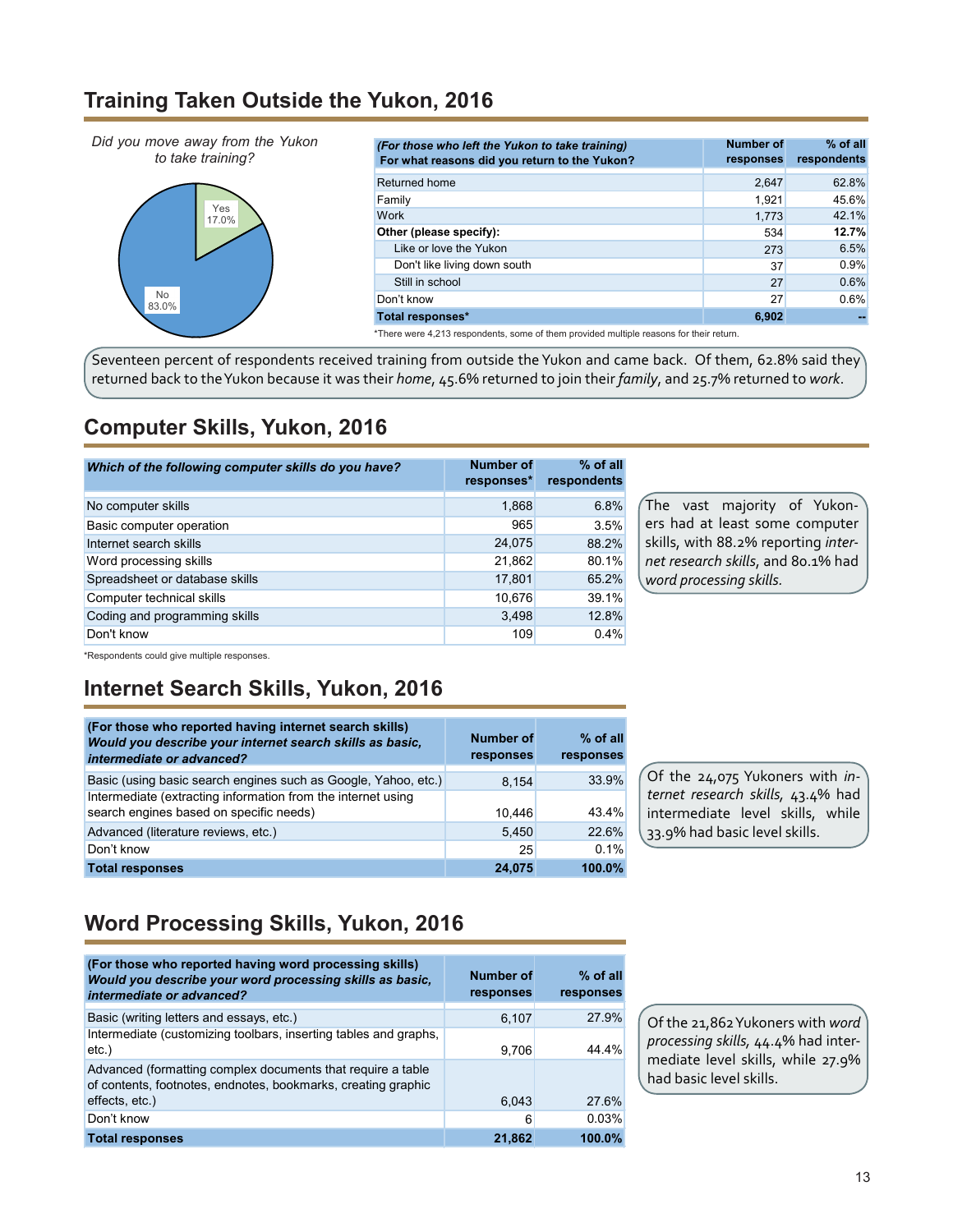### **Spreadsheet or Database Skills, Yukon, 2016**

| (For those who reported having spreadsheet or database<br>skills) Would you describe your spreadsheet or database<br>skills as basic, intermediate or advanced? | Number of<br>responses | $%$ of all<br>responses |
|-----------------------------------------------------------------------------------------------------------------------------------------------------------------|------------------------|-------------------------|
| Basic (using data tables and forms; data entry; using simple<br>functions such as addition, subtraction and multiplication;<br>printing data, etc.)             | 6.485                  | 364%                    |
| Intermediate (creating data tables, forms and reports; working<br>with multiple worksheets/forms; data manipulation, etc.)                                      | 8.471                  | 47.6%                   |
| Advanced (automating operations, creating and managing<br>macros and/or visual basic for applications, etc.)                                                    | 2,845                  | $16.0\%$                |
| <b>Total responses</b>                                                                                                                                          | 17,801                 | 100.0%                  |

Of the 17,801 Yukoners with *spreadsheet or database skills,* 47.6% had intermediate level, while 36.4% had basic level skills.

# **Computer Technical Skills, Yukon, 2016**

| (For those who reported having computer technical skills)<br>Would you describe your computer technical skills as<br>basic, intermediate or advanced? | <b>Number of</b><br>responses | % of all<br>responses |
|-------------------------------------------------------------------------------------------------------------------------------------------------------|-------------------------------|-----------------------|
| Basic (troubleshooting, etc.)                                                                                                                         | 5.120                         | 48.0%                 |
| Intermediate (removing viruses and resolving minor software<br>issues; understanding how applications function, etc.)                                 | 4.325                         | 40.5%                 |
| Advanced (resolving major hardware/software issues, replacing<br>components and applications, etc.)                                                   | 1,218                         | 11.4%                 |
| Don't know                                                                                                                                            | 13                            | 0.1%                  |
| <b>Total responses</b>                                                                                                                                | 10.676                        | 100.0%                |

Of the 10,676 Yukoners with *computer technical skills,* 48.0% had basic level skills, while 40.5% had intermediate level skills.

# **Coding and Programming Skills, Yukon, 2016**

| (For those who reported having coding and programming<br>skills)<br>Would you describe your spreadsheet or database skills<br>as basic, intermediate or advanced? | Number of<br>responses | $%$ of all<br>responses |
|-------------------------------------------------------------------------------------------------------------------------------------------------------------------|------------------------|-------------------------|
| Basic (using simple logic)                                                                                                                                        | 1.987                  | 56.8%                   |
| Intermediate (using complex logic, simple macros, etc.)                                                                                                           | 1,030                  | 29.4%                   |
| Advanced (developing and managing complex applications,<br>complex macros and SQL, etc.)                                                                          | 481                    | 13.8%                   |
| <b>Total responses</b>                                                                                                                                            | 3.498                  | 100.0%                  |

Of the 3,498 Yukoners with *coding and programming skills,* 56.8% had basic level, while 29.4% had intermediate level skills.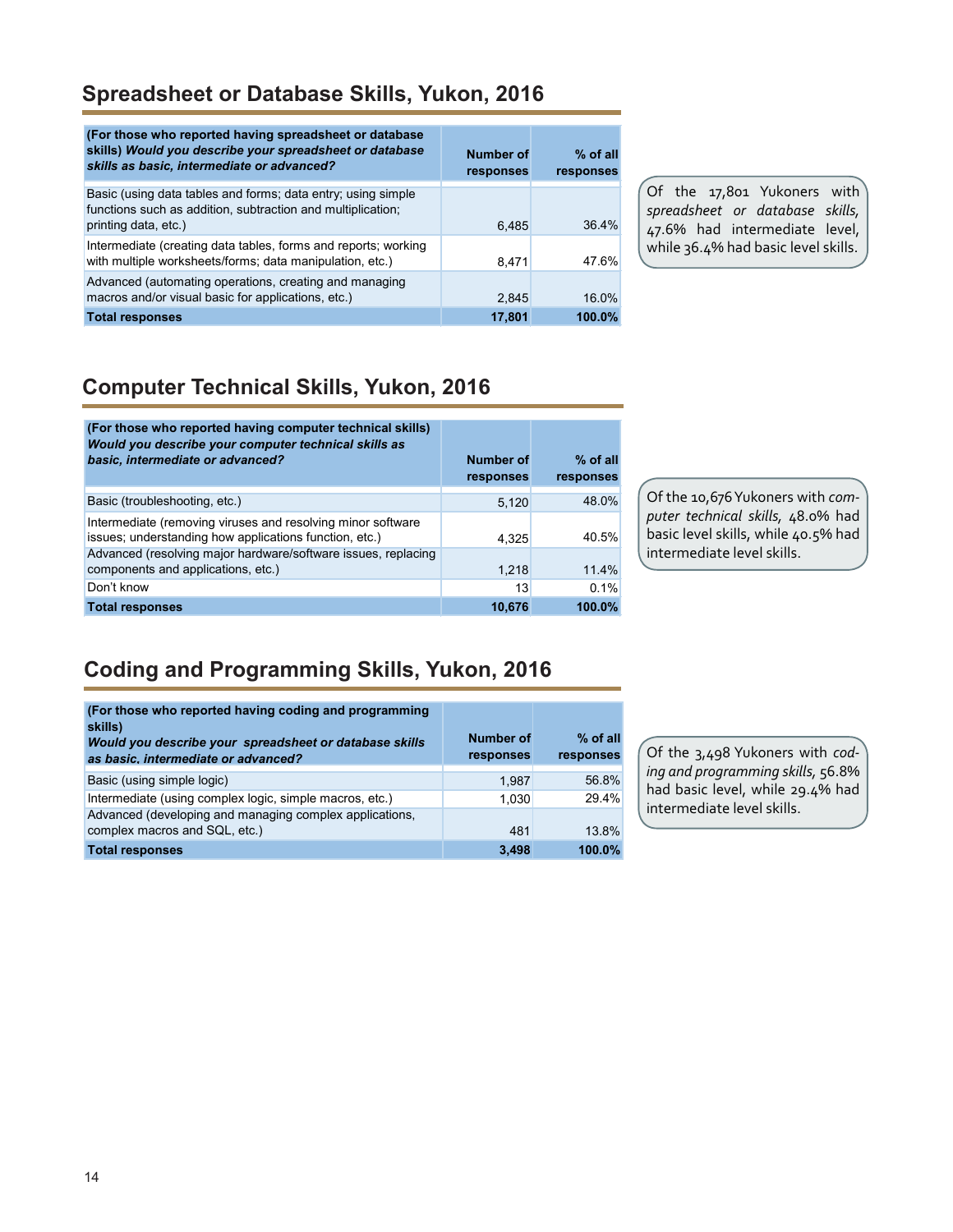#### **Current Students, Yukon, 2016**

*Are you currently a student at a school, college or university\*?*



In 2016, 6.7% of Yukoners aged 18 to 65 years were students at either a school, or a college or university.

\**The majority of university students would not be included in this figure as they would not have been in the Yukon at the time of the survey.*

#### **Full-time and Part-time Students, Yukon, 2016**

(For those who reported currently being a student) *Are you a full-time or part-time student?*



Of those Yukoners who were students in 2016, 41.5% were fulltime students. A full-time student is one who is carrying the equivalent of 3 or more courses in a term.

# **Type of School, Yukon, 2016**

| (For those who reported being a student)<br>What kind of school is it? | Number of<br>responses | % of all<br>responses |
|------------------------------------------------------------------------|------------------------|-----------------------|
| Grade school (K to 12)                                                 | 75                     | 4.1%                  |
| College                                                                | 811                    | 44.4%                 |
| University*                                                            | 621                    | 34.0%                 |
| Other (please specify):                                                | 318                    | 17.4%                 |
| Ready to work program                                                  | 56                     | 3.1%                  |
| Yukon College in conjunction with university program                   | 54                     | 3.0%                  |
| <b>Technical School</b>                                                | 47                     | 2.6%                  |
| <b>Total responses</b>                                                 | 1.825                  | 100.0%                |

Students attending colleges accounted for 44.4% of all students, while 34.0% were attending universities.

\*The majority of university students would not be included in this figure as they would not have been in the *Yukon at the time of the survey.*